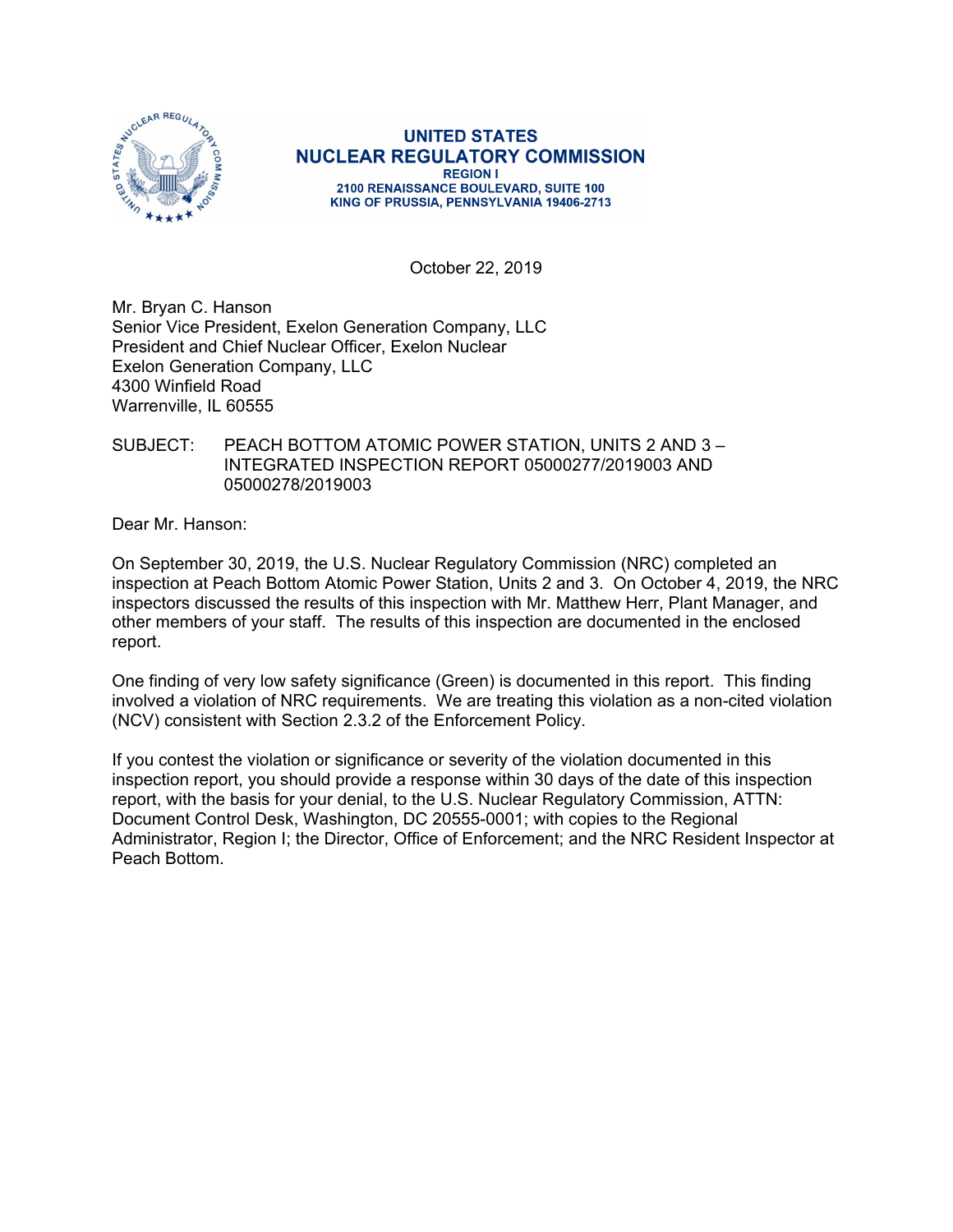If you disagree with a cross-cutting aspect assignment in this report, you should provide a response within 30 days of the date of this inspection report, with the basis for your disagreement, to the U.S. Nuclear Regulatory Commission, ATTN: Document Control Desk, Washington, DC 20555-0001; with copies to the Regional Administrator, Region I; and the NRC Resident Inspector at Peach Bottom.

This letter, its enclosure, and your response (if any) will be made available for public inspection and copying at http://www.nrc.gov/reading-rm/adams.html and at the NRC Public Document Room in accordance with 10 CFR 2.390, "Public Inspections, Exemptions, Requests for Withholding."

Sincerely,

# */RA/*

Jonathan E. Greives, Chief Reactor Projects Branch 4 Division of Reactor Projects

Docket Nos. 05000277 and 05000278 License Nos. DPR-44 and DPR-56

Enclosure: As stated

cc w/ encl: Distribution via LISTSERV®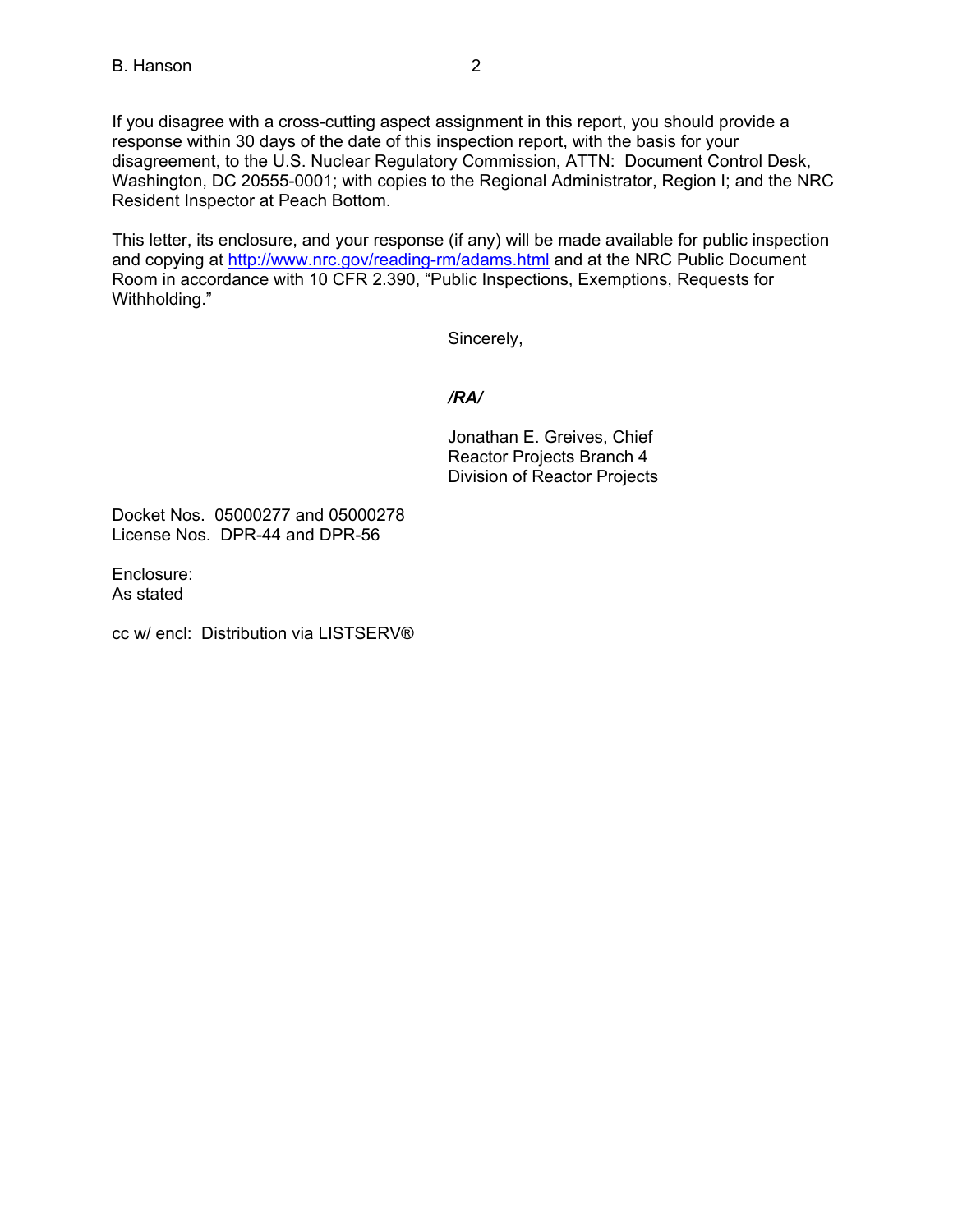SUBJECT: PEACH BOTTOM ATOMIC POWER STATION, UNITS 2 AND 3 – INTEGRATED INSPECTION REPORT 05000277/2019003 AND 05000278/2019003 DATED OCTOBER 22, 2019

DISTRIBUTION:

| DLew, RA                             | (R1ORAMAIL Resource) |
|--------------------------------------|----------------------|
| RLorson, DRA                         | (R1ORAMAIL Resource) |
| <b>DCollins, DRP</b>                 | (R1DRPMAIL Resource) |
| <b>BWelling, DRP</b>                 | (R1DRPMAIL Resource) |
| JYerokun, DRS                        | (R1DRSMAIL Resource) |
| PKrohn, DRS                          | (R1DRSMAIL Resource) |
| <b>JGreives, DRP</b>                 |                      |
| LCasey, DRP                          |                      |
| JHeinly, DRP, SRI                    |                      |
| PBoguszewski, DRP, RI                |                      |
| SSchmitt, DRP, AA                    |                      |
| JQuichocho, RI OEDO                  |                      |
| <b>RidsNrrPMPeachBottom Resource</b> |                      |
| RidsNrrDorlLpl1 Resource             |                      |
| <b>ROPreports Resource</b>           |                      |
|                                      |                      |

DOCUMENT NAME: \\G:\DRP\BRANCH4\Inspection Reports\Peach Bottom\2019\2019-003\PBIR2019-003.docx ADAMS ACCESSION NUMBER: ML19296A937

| <b>SUNSI Review</b> |                   | Non-Sensitive<br>Sensitive |                 | $\overline{\mathsf{V}}$ | <b>Publicly Available</b><br>Non-Publicly Available |  |
|---------------------|-------------------|----------------------------|-----------------|-------------------------|-----------------------------------------------------|--|
| <b>OFFICE</b>       | <b>RI/DRP</b>     | RI/DRP                     | RI/DRP          |                         |                                                     |  |
| <b>NAME</b>         | JHeinly via email | LCasey via telecon         | <b>JGreives</b> |                         |                                                     |  |
| <b>DATE</b>         | 10/21/19          | 10/22/19                   | 10/22/19        |                         |                                                     |  |

OFFICIAL RECORD COPY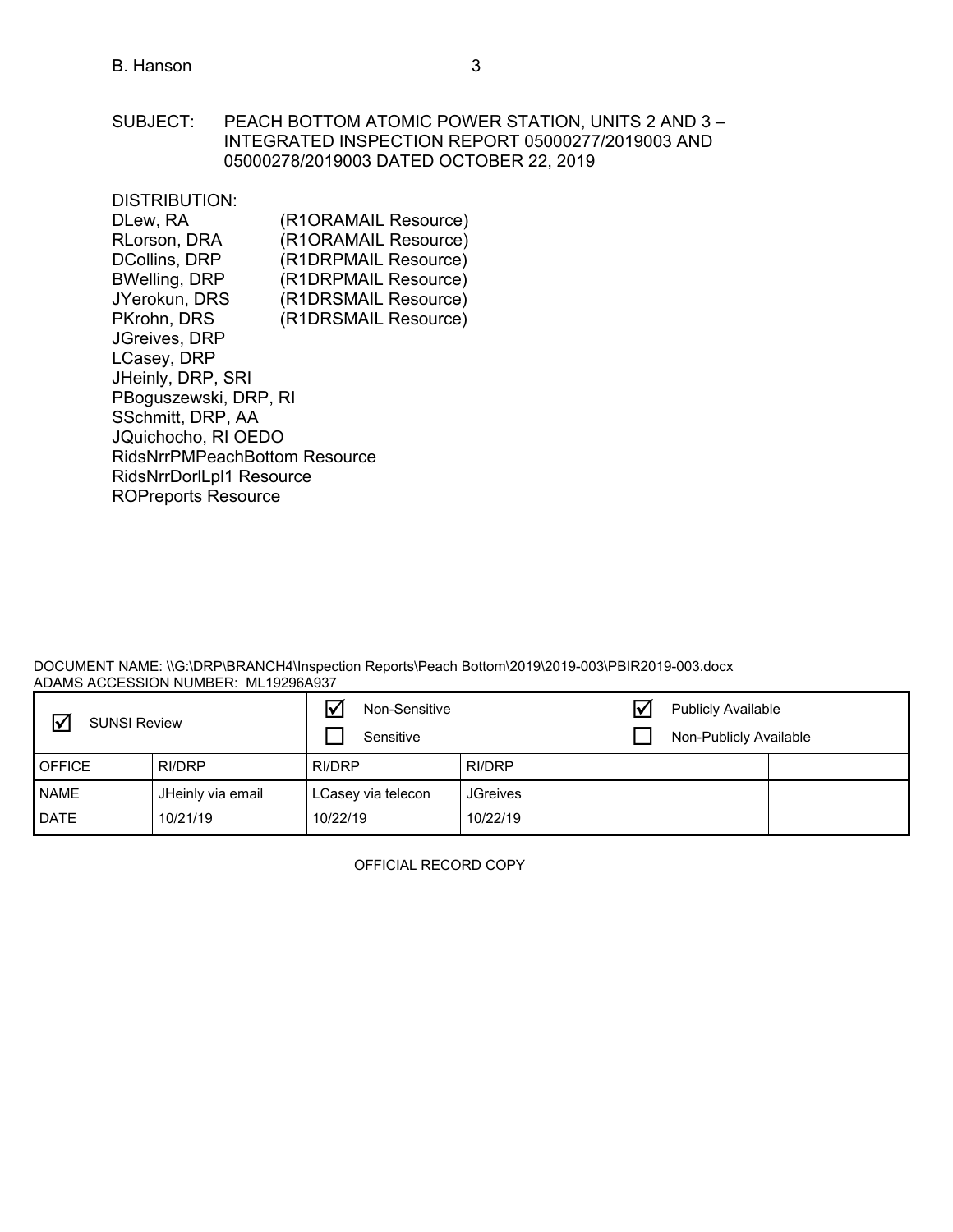# **U.S. NUCLEAR REGULATORY COMMISSION Inspection Report**

| <b>Docket Numbers:</b>                 | 05000277 and 05000278                                                                                                                                                                                                                                                                                                                                             |
|----------------------------------------|-------------------------------------------------------------------------------------------------------------------------------------------------------------------------------------------------------------------------------------------------------------------------------------------------------------------------------------------------------------------|
| License Numbers:                       | DPR-44 and DPR-56                                                                                                                                                                                                                                                                                                                                                 |
| <b>Report Numbers:</b>                 | 05000277/2019003 and 05000278/2019003                                                                                                                                                                                                                                                                                                                             |
| Enterprise Identifier: I-2019-003-0038 |                                                                                                                                                                                                                                                                                                                                                                   |
| Licensee:                              | <b>Exelon Generation Company, LLC</b>                                                                                                                                                                                                                                                                                                                             |
| Facility:                              | Peach Bottom Atomic Power Station, Units 2 and 3                                                                                                                                                                                                                                                                                                                  |
| Location:                              | Delta, Pennsylvania                                                                                                                                                                                                                                                                                                                                               |
| <b>Inspection Dates:</b>               | July 1, 2019 to September 30, 2019                                                                                                                                                                                                                                                                                                                                |
| Inspectors:                            | J. Heinly, Senior Resident Inspector<br>P. Boguszewski, Resident Inspector<br>J. DeBoer, Reactor Inspector<br>N. Floyd, Senior Reactor Inspector<br>J. Furia, Senior Health Physicist<br>C. Roettgen, Resident Inspector<br>J. Schoppy, Senior Reactor Inspector<br>B. Smith, Resident Inspector<br>A. Turilin, Reactor Inspector<br>R. Vadella, Project Engineer |
| Approved By:                           | Jonathan E. Greives, Chief<br>Reactor Projects Branch 4<br><b>Division of Reactor Projects</b>                                                                                                                                                                                                                                                                    |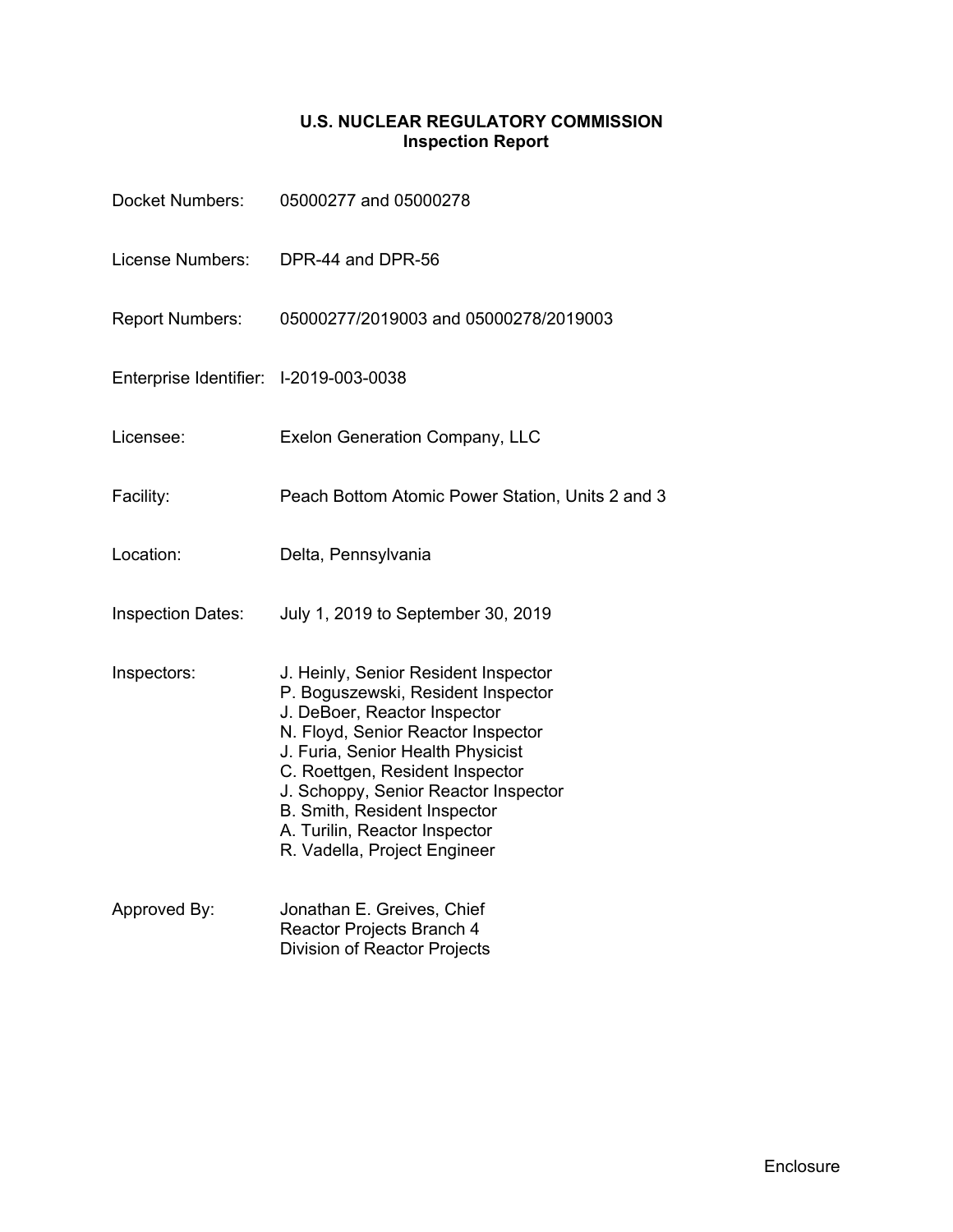### **SUMMARY**

The U.S. Nuclear Regulatory Commission (NRC) continued monitoring the licensee's performance by conducting an integrated inspection at Peach Bottom Atomic Power Station, Units 2 and 3 in accordance with the Reactor Oversight Process. The Reactor Oversight Process is the NRC's program for overseeing the safe operation of commercial nuclear power reactors. Refer to https://www.nrc.gov/reactors/operating/oversight.html for more information.

### **List of Findings and Violations**

| E-1 Emergency Diesel Generator Failure Due to a Cable Fault                                       |                                                                                             |               |         |  |  |  |
|---------------------------------------------------------------------------------------------------|---------------------------------------------------------------------------------------------|---------------|---------|--|--|--|
| Cornerstone                                                                                       | Significance                                                                                | Cross-Cutting | Report  |  |  |  |
|                                                                                                   |                                                                                             | Aspect        | Section |  |  |  |
| Mitigating                                                                                        | Green                                                                                       | $[P.3] -$     | 71152   |  |  |  |
| <b>Systems</b>                                                                                    | NCV 05000277,05000278/2019003-01                                                            | Resolution    |         |  |  |  |
|                                                                                                   | Open/Closed                                                                                 |               |         |  |  |  |
|                                                                                                   | The inspectors identified a self-revealing, Green non-cited violation (NCV) associated with |               |         |  |  |  |
| Title 10 of the Code of Federal Regulations (10 CFR) Part 50, Appendix B, Criterion XVI,          |                                                                                             |               |         |  |  |  |
| "Corrective Action," because Exelon did not identify and correct a condition adverse to quality   |                                                                                             |               |         |  |  |  |
| associated with the E-1 emergency diesel generator (EDG). Specifically, Exelon did not            |                                                                                             |               |         |  |  |  |
| implement their cable monitoring program testing on the E-1 diesel and, as a result, did not      |                                                                                             |               |         |  |  |  |
| identify a condition adverse to quality associated with an underground cable prior to its failure |                                                                                             |               |         |  |  |  |
| during a surveillance test on May 29, 2019, which resulted in the E-1 diesel being declared       |                                                                                             |               |         |  |  |  |
| inoperable.                                                                                       |                                                                                             |               |         |  |  |  |

### **Additional Tracking Items**

None.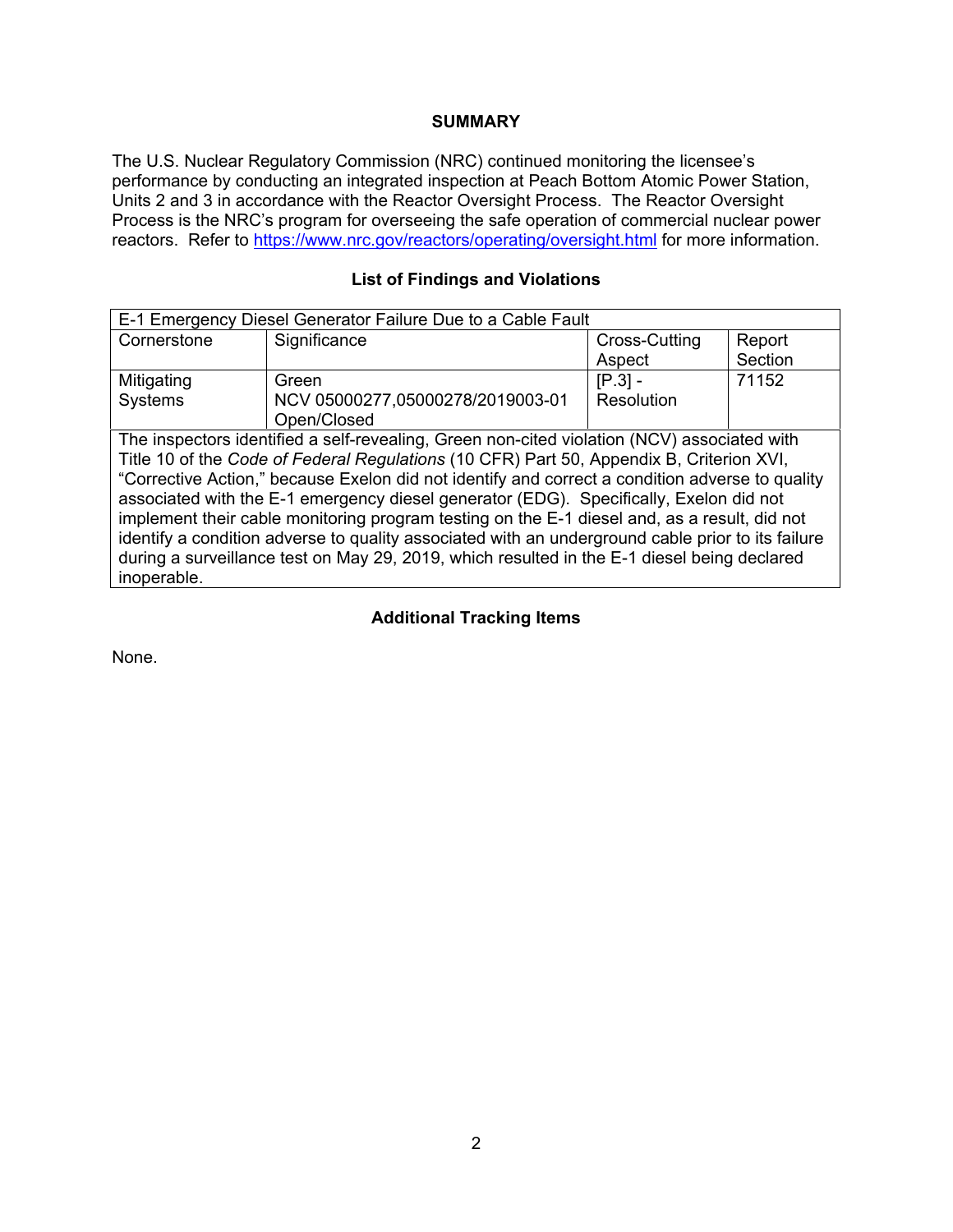# **PLANT STATUS**

Unit 2 began the inspection period at full rated thermal power. On September 13, 2019, the unit was reduced to 77 percent thermal power for routine maintenance and was returned to full rated thermal power on September 14, 2019. Unit 2 remained at or near full rated thermal power for the remainder of the inspection period.

Unit 3 began the inspection period at full rated thermal power. On July 22, 2019, the unit was reduced to 70 percent thermal power for routine maintenance and was returned to full rated thermal power on July 23, 2019. On August 6, 2019, the unit began end of cycle coast-down from full rated thermal power and ended the inspection period at 86 percent thermal power.

# **INSPECTION SCOPES**

Inspections were conducted using the appropriate portions of the inspection procedures (IPs) in effect at the beginning of the inspection unless otherwise noted. Currently approved IPs with their attached revision histories are located on the public website at http://www.nrc.gov/readingrm/doc-collections/insp-manual/inspection-procedure/index.html. Samples were declared complete when the IP requirements most appropriate to the inspection activity were met consistent with Inspection Manual Chapter (IMC) 2515, "Light-Water Reactor Inspection Program - Operations Phase." The inspectors performed plant status activities described in IMC 2515 Appendix D, "Plant Status," and conducted routine reviews using IP 71152, "Problem Identification and Resolution." The inspectors reviewed selected procedures and records, observed activities, and interviewed personnel to assess licensee performance and compliance with Commission rules and regulations, license conditions, site procedures, and standards.

# **REACTOR SAFETY**

# 71111.01 - Adverse Weather Protection

# Seasonal Extreme Weather Sample (IP Section 03.02) (1 Sample)

The inspectors evaluated readiness for seasonal extreme weather conditions prior to the onset of seasonal hot temperatures for the following system:

(1) Hot weather alert and 100 degree temperatures on July 18 and July 19, 2019

#### External Flooding Sample (IP Section 03.04) (1 Sample)

The inspectors evaluated readiness to cope with external flooding for the following area:

(1) Diesel generator building and safety-related pump house on September 19, 2019

#### 71111.04Q - Equipment Alignment

#### Partial Walkdown Sample (IP Section 03.01) (3 Samples)

The inspectors evaluated system configurations during partial walkdowns of the following systems/trains:

(1) Unit 2 and Unit 3 'B' emergency cooling tower (ECT) on July 11, 2019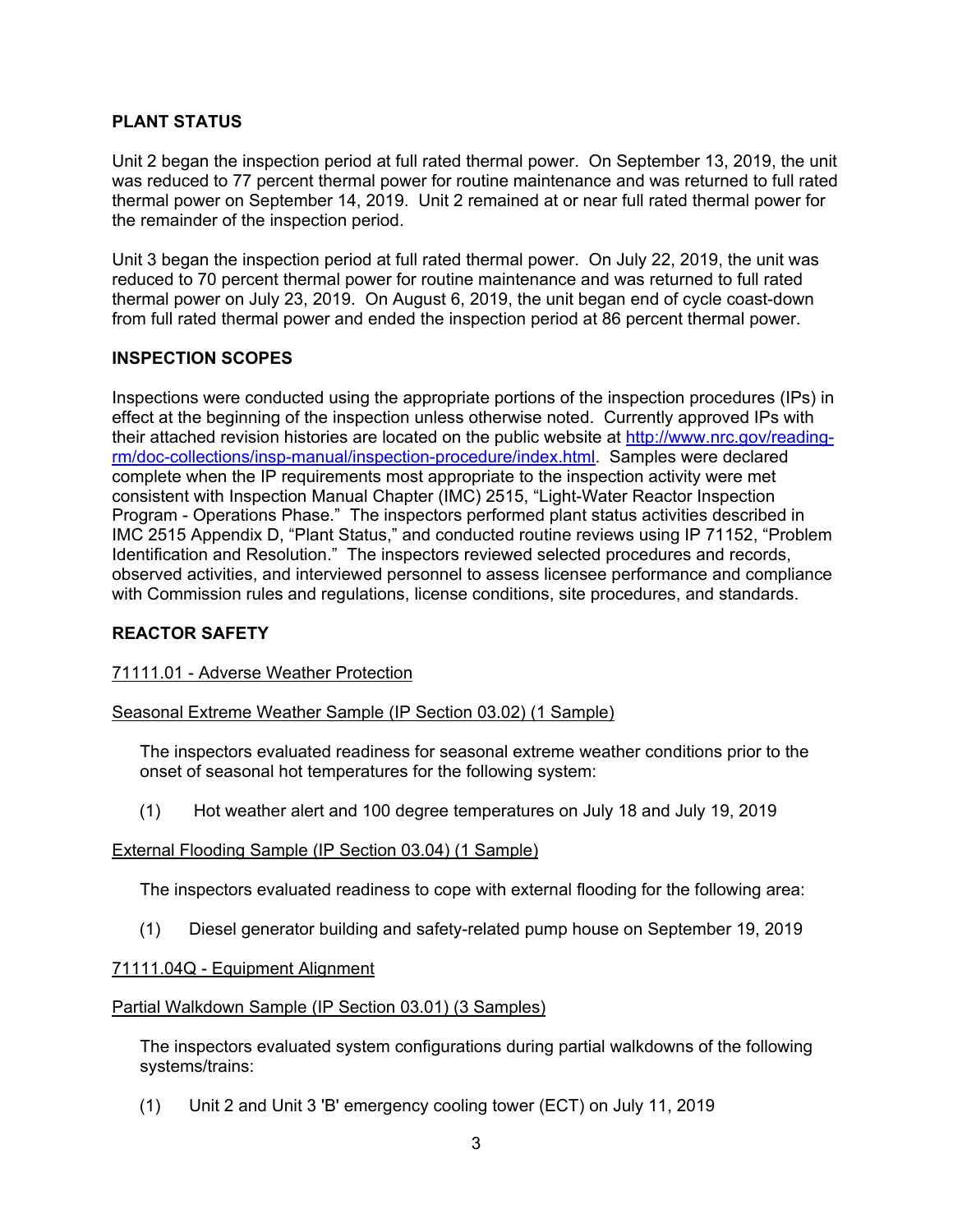- (2) Unit 2 'C' high-pressure service water (HPSW) with E-2 diesel inoperable on August 8, 2019
- (3) Unit 3 'B' and 'D' core spray (CS) during Unit 3 'A' and 'C' CS in-service testing on August 27, 2019

# 71111.05Q - Fire Protection

# Quarterly Inspection (IP Section 03.01) (5 Samples)

The inspectors evaluated fire protection program implementation in the following selected areas:

- (1) Diesel generator building on July 24, 2019
- (2) Unit 2 high-pressure coolant injection room on August 12, 2019
- (3) Unit 2 'B' and 'D' residual heat removal (RHR) pump and heat exchanger room on August 14, 2019
- (4) Unit 3 'A' and 'C' CS pump room on August 28, 2019
- (5) Control room on September 4 and 5, 2019

# 71111.06 - Flood Protection Measures

# Inspection Activities - Internal Flooding (IP Section 02.02a.) (1 Sample)

The inspectors evaluated internal flooding mitigation protections in the following:

(1) Torus room on August 22 and 23, 2019

# 71111.11Q - Licensed Operator Requalification Program and Licensed Operator Performance

### Licensed Operator Performance in the Actual Plant/Main Control Room (IP Section 03.01) (1 Sample)

(1) The inspectors observed and evaluated licensed operator performance in the control room during a containment atmosphere dilution surveillance on September 20, 2019.

# Licensed Operator Requalification Training/Examinations (IP Section 03.02) (1 Sample)

(1) The inspectors observed and evaluated a licensed operator requalification training scenario and critique that involved a seismic event, a recirculation loop leak, and an anticipated transient without SCRAM on September 9, 2019.

# 71111.12 - Maintenance Effectiveness

# Routine Maintenance Effectiveness Inspection (IP Section 02.01) (2 Samples)

The inspectors evaluated the effectiveness of routine maintenance activities associated with the following equipment and/or safety significant functions:

- (1) Unit 2 and Unit 3 ECT on August 21, 2019
- (2) Unit 2 and Unit 3 EDGs on September 11, 2019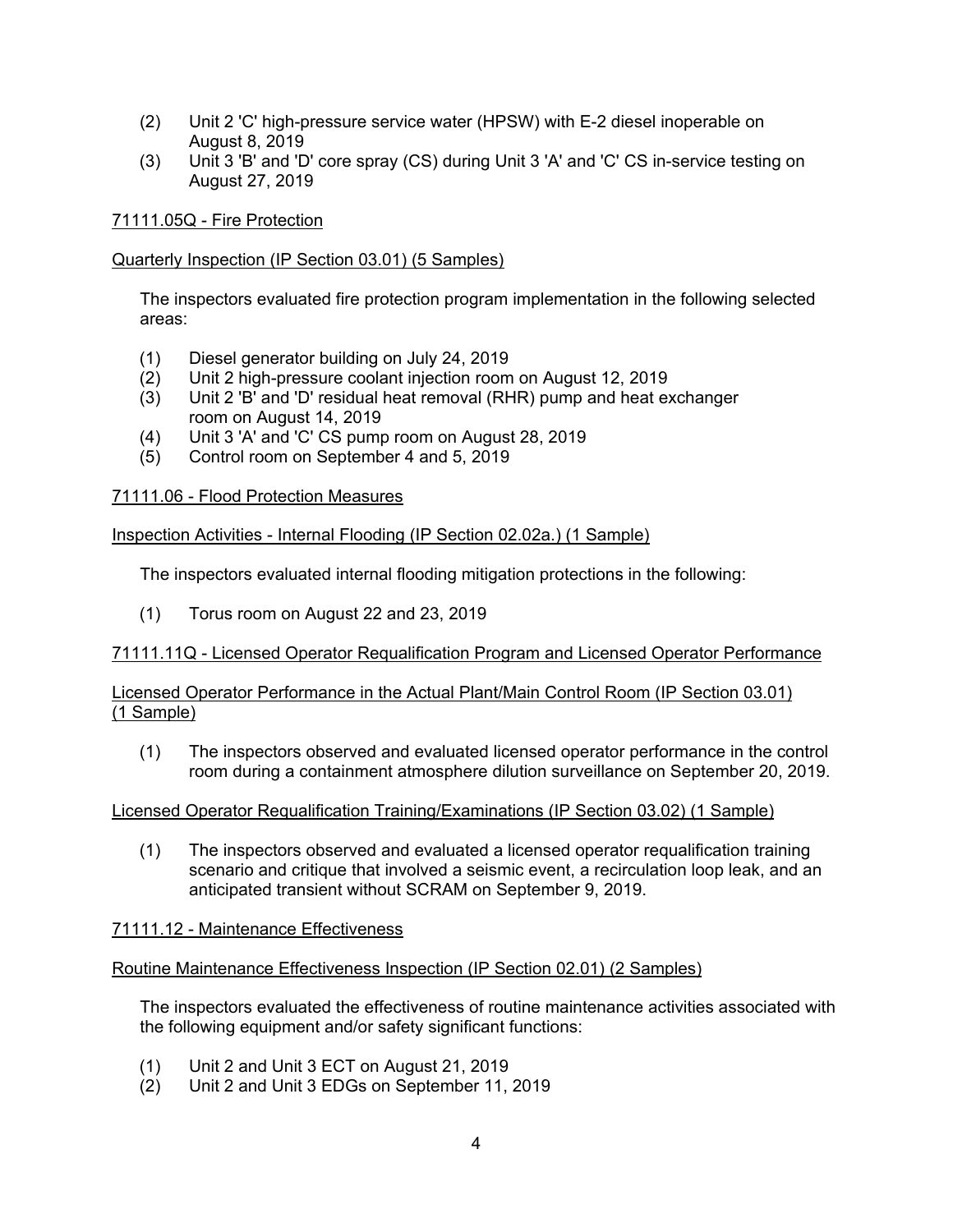# 71111.13 - Maintenance Risk Assessments and Emergent Work Control

### Risk Assessment and Management Sample (IP Section 03.01) (3 Samples)

The inspectors evaluated the risk assessments for the following planned and emergent work activities:

- (1) Unit 2 and Unit 3 'A' emergency service water (ESW) out of service on July 16, 2019
- (2) Unit 2 and Unit 3 E-2 EDG out of service on August 5, 2019
- (3) Unit 2 ESW clam control on September 17, 2019

### 71111.15 - Operability Determinations and Functionality Assessments

#### Operability Determination or Functionality Assessment (IP Section 02.02) (4 Samples)

The inspectors evaluated the following operability determinations and functionality assessments:

- (1) Unit 2 and Unit 3 E-4 jacket coolant leak on August 19, 2019
- (2) Unit 2 and Unit 3 emergency diesel output cables on August 21, 2019
- (3) Unit 2 and Unit 3 ESW radiation monitor on August 22, 2019
- (4) Unit 2 and Unit 3 SCRAM discharge level switch on August 22, 2019

#### 71111.17T - Evaluations of Changes, Tests, and Experiments

### Sample Selection (IP Section 02.01) (29 Samples)

The inspectors reviewed the following evaluations, screenings, and/or applicability determinations for 10 CFR 50.59 from September 23 through September 26, 2019:

- (1) PB-2016-001-E, Compensatory Measures for Operability Evaluation for 2K Automatic Depressurization System (ADS)
- (2) PB-2016-006-E, Change in TRMS 3.11 Applicability for RHR Cooler/Fan Units
- (3) PB-2016-007-E, Changes to the Analytical Limits in the Neutron Monitoring System
- (4) PB-2016-011-E, Level 3 and Level 4 Reactor Pressure Vessel Water Level Analytical Limit Change
- (5) PB-2017-005-E, Seismic Monitoring System Replacement
- (6) PB-2017-007-E, Revision 7 to NE-164 Specification for Environmental Service **Conditions**
- (7) PB-2018-001-E, Increase Maximum Permissible Containment Purge Valve Closure Time
- (8) PB-2019-001-E, Defeat of Reactor Building Closed-Cooling Water (RBCCW) to Drywell Chilled Water Swap
- (9) PB-2016-001-S, Relocate DPS-4519
- (10) PB-2016-006-S, Relocate Sensing Lines Associated with Shutdown Cooling Pressure Switch PS-2-02-128A(B) and Replace Switch with a Transmitter/Trip Unit Instrument Loop
- (11) PB-2016-010-S, Unit 2 CST Cross-Connect Pipe
- (12) PB-2016-011-S, Revision to TS Bases 3.3.3-2 Remote Shutdown System
- (13) PB-2016-013-S, LPCI Valve Interposing Relay Pickup Voltage Testing Frequency Change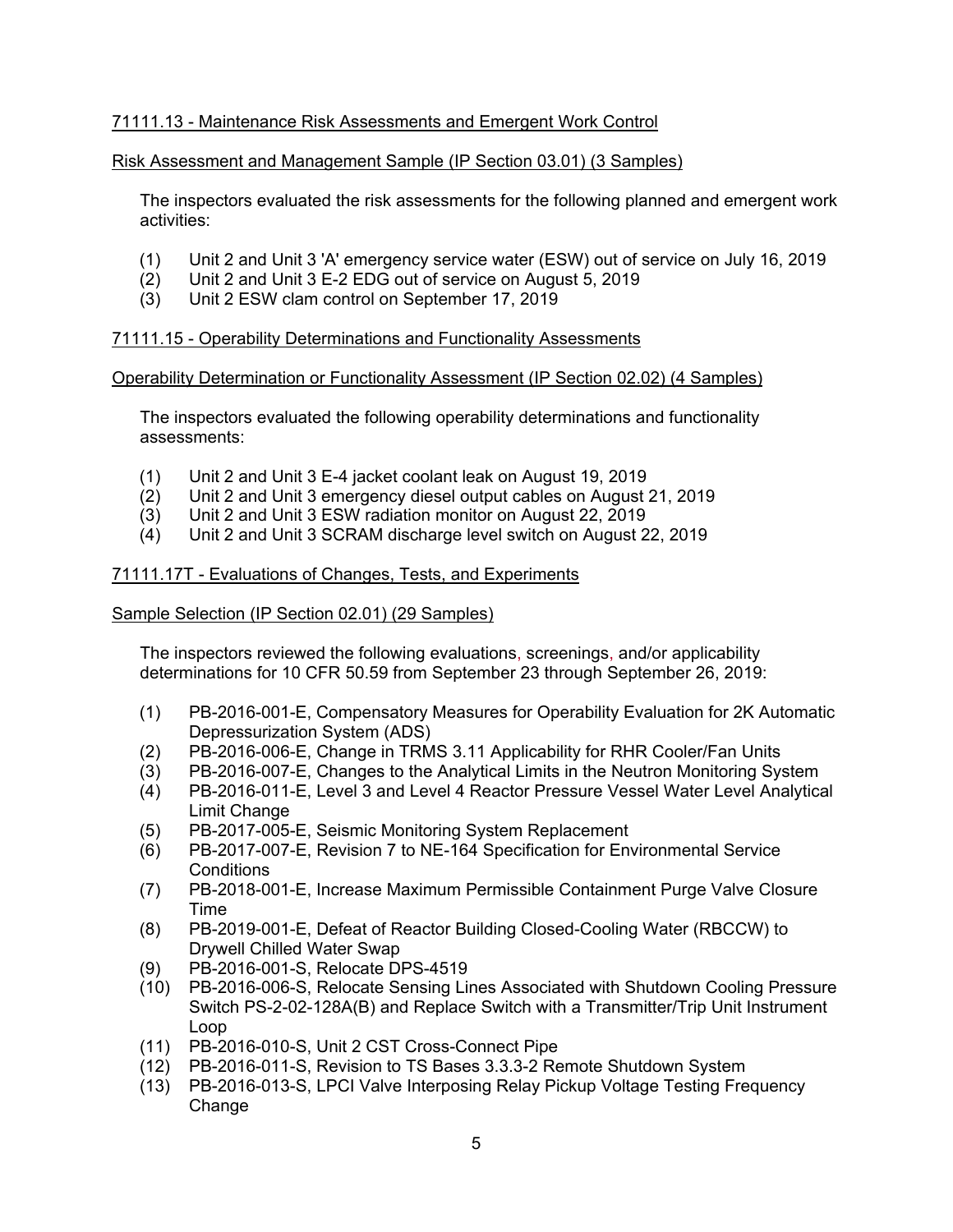- (14) PB-2016-016-S,Emergency Core Cooling System (ECCS) Air Void Acceptance **Criteria**
- (15) PB-2016-026-S, GP-20 Temporarily Defeating ECCS Auto Initiation Signal during **Outages**
- (16) PB-2016-058-S, Replace AO-3-07B-3519 Operator with Hold-Closed Gag
- (17) PB-2016-064-S, Remove Single Point Vulnerability in Fuel Pool Cooling and Cleanup System
- (18) PB-2017-030-S, Bypassing and Restoring Main Control Room Chiller Trips
- (19) PB-2017-036-S, Temporary Defeat of CW System Auto Transfer to RBCCW
- (20) PB-2017-052-S, Use RI-0761 (Radwaste Vent Radiation Indicator) to Replace RI-2979B (Vent Stack Wide Range Radiation Indicator)
- (21) PB-2018-004-S, Minimum Wall Determinations Using Finite Element Analysis Method
- (22) PB-2018-005-S, Revise TS 3.7.1 Bases to Provide Clarity Regarding When HPSW is Considered Operable When Using Cross-Tie Capability
- (23) PB-2018-011-S, Defeat of a Main Turbine Trip Signal
- (24) PB-2018-017-S, Revise TR 3.1.3 Frequency to 24 Months
- (25) PB-2018-018-S, HPSW/ESW Pipe Barrier and Monitoring
- (26) PB-2018-035-S, Upgrade Main Control Room Lighting
- (27) PB-2018-036-S, Heavy Load Lifts Over Fuel Procedure Revisions
- (28) PB-2018-040-S, Revision 13 of PE-0166 EDG Loading for Cases Defined by 8.5.2 C/L
- (29) PB-2019-018-S, High Area Temperature Alarm Setpoint Change

# 71111.18 - Plant Modifications

# Temporary Modifications and/or Permanent Modifications (IP Section 03.01 and/or 03.02) (1 Sample)

The inspectors evaluated the following temporary or permanent modification:

(1) Unit 2 and Unit 3 E-1 cable replacement on August 1, 2019

# 71111.19 - Post-Maintenance Testing

# Post-Maintenance Test Sample (IP Section 03.01) (4 Samples)

The inspectors evaluated the following post-maintenance tests:

- (1) Unit 2 and Unit 3 'B' ECT on July 12, 2019
- (2) Unit 2 'B' CS level switches on July 23, 2019
- (3) Unit 2 and Unit 3 E-1 diesel generator cable replacement on August 2, 2019
- (4) Unit 2 and Unit 3 ESW radiation monitor on August 26, 2019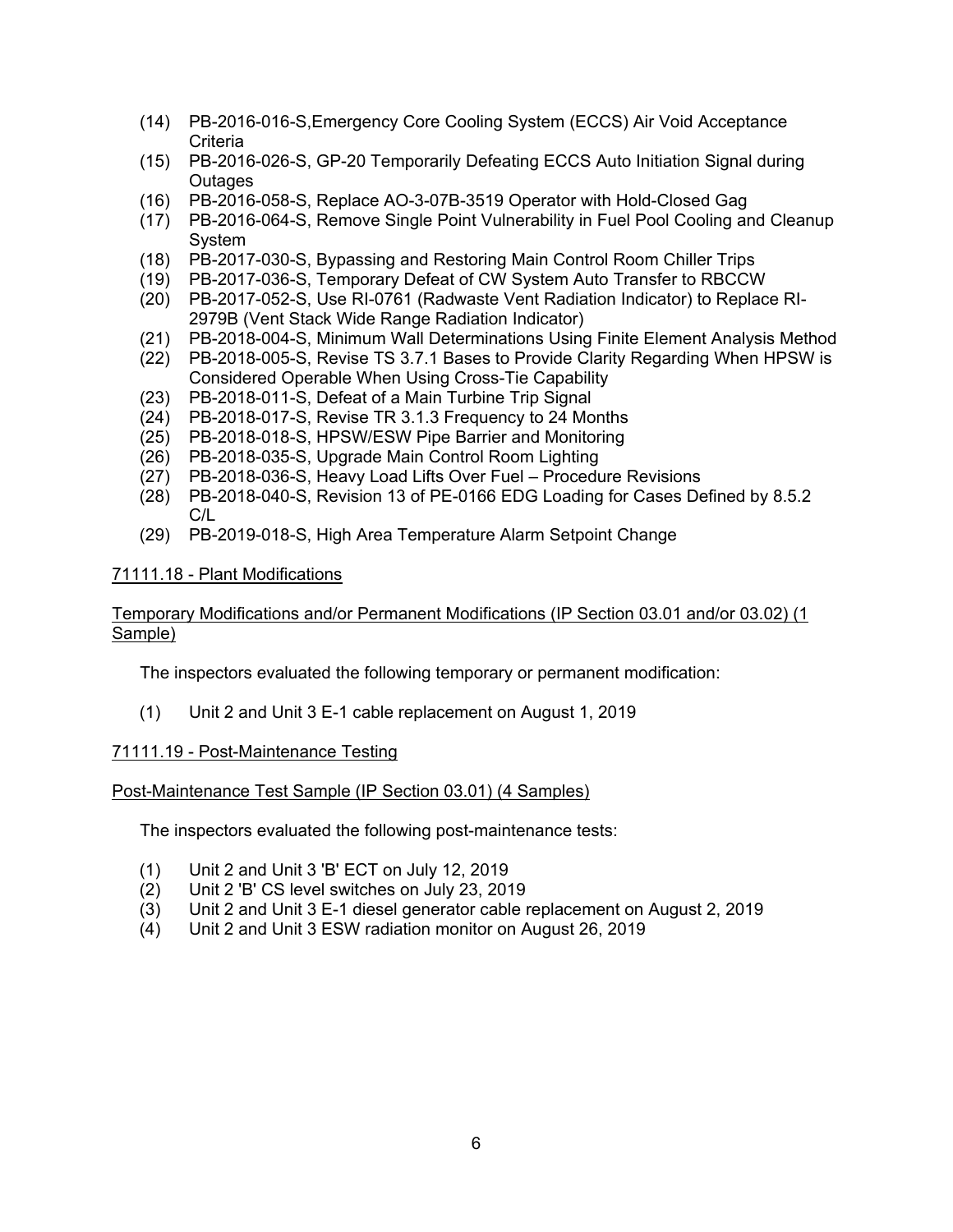# 71111.22 - Surveillance Testing

The inspectors evaluated the following surveillance test:

### Surveillance Tests (other) (IP Section 03.01) (3 Samples)

- (1) Calibration of Unit 2 LT-2804A on September 17, 2019
- (2) Unit 2 average power range monitor surveillance test on September 30, 2019
- (3) Unit 2 4kV undervoltage relays surveillance test on September 27, 2019

### 71114.06 - Drill Evaluation

Select Emergency Preparedness Drills and/or Training for Observation (IP Section 03.01) (1 Sample)

(1) The inspectors observed an emergency preparedness drill that involved a radioactive release outside containment and fuel failure on September 19, 2019.

### **RADIATION SAFETY**

71124.08 - Radioactive Solid Waste Processing and Radioactive Material Handling, Storage, and Transportation

#### Radioactive Material Storage (IP Section 02.01) (1 Sample)

The inspectors evaluated radioactive material storage.

(1) The inspectors observed radioactive waste container storage areas and verified the postings and controls and that the licensee had established a process for monitoring the impact of long-term storage of the waste.

#### Radioactive Waste System Walkdown (IP Section 02.02) (1 Sample)

The inspectors evaluated the following radioactive waste processing systems [and processes] during plant walkdowns:

(1) The inspectors walked down: accessible portions of liquid and solid radioactive waste processing systems; abandoned in place radioactive waste processing equipment; and, current methods and procedures for dewatering waste.

#### Waste Characterization and Classification (IP Section 02.03) (1 Sample)

The inspectors evaluated the radioactive waste characterization and classification for the following waste streams:

(1) The inspectors identified radioactive waste streams and reviewed radiochemical sample analysis results to support radioactive waste characterization. The inspectors reviewed the use of scaling factors and calculations to account for difficult-to-measure radionuclides.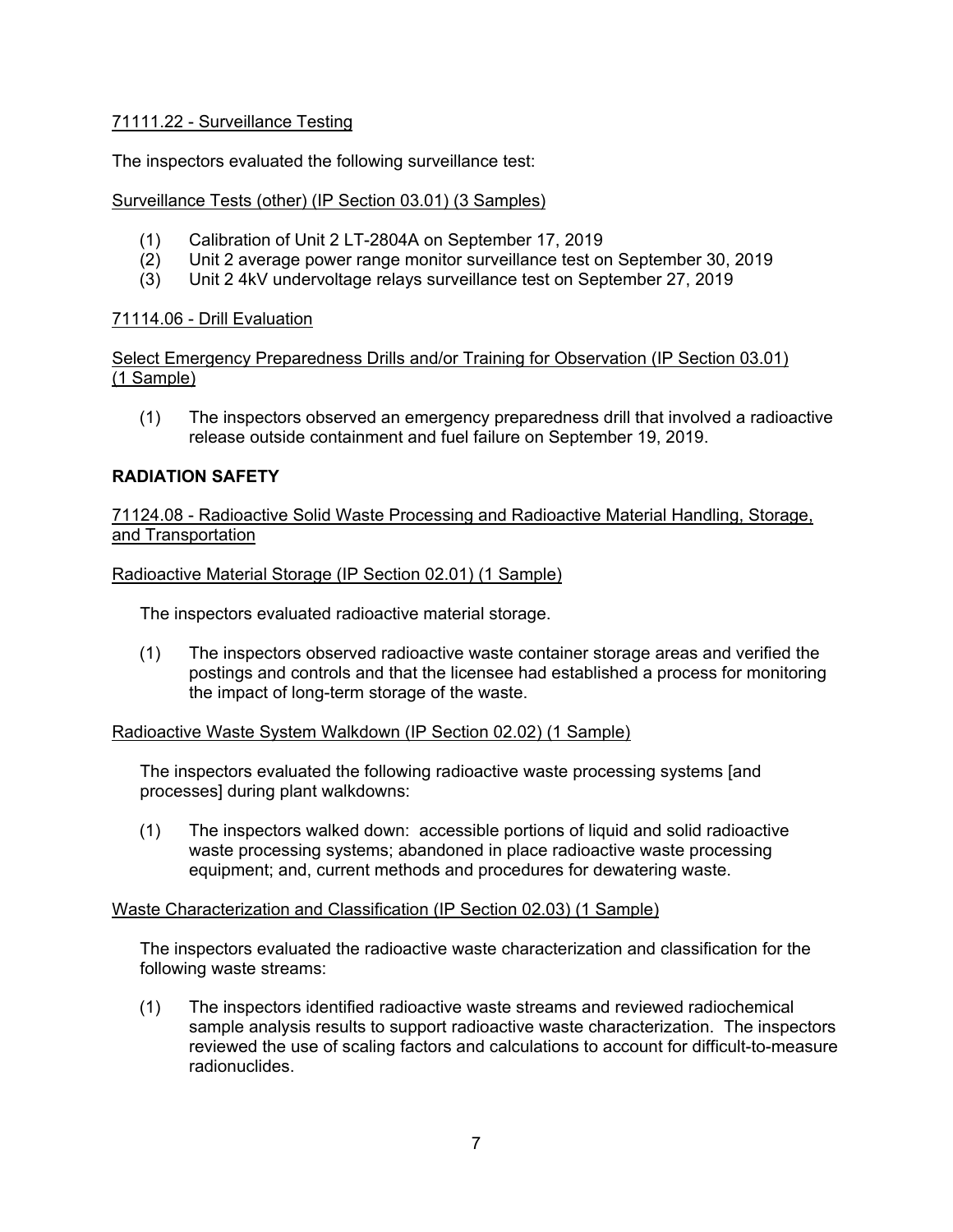# Shipment Preparation (IP Section 02.04) (1 Sample)

The inspectors evaluated [and observed] the following radioactive material shipment preparation processes:

(1) The inspectors reviewed the records of shipment packaging, surveying, labeling, marking, placarding, vehicle checks, emergency instructions, disposal manifest, shipping papers provided to the driver, and licensee verification of shipment readiness.

### Shipping Records (IP Section 02.05) (1 Sample)

The inspectors evaluated the following non-excepted package shipment records:

(1) PW-18-0002; PW-19-0004; PW-18-0027; PW-18-0025; PW-18-0006

# **OTHER ACTIVITIES – BASELINE**

### 71152 - Problem Identification and Resolution

### Annual Follow-up of Selected Issues (IP Section 02.03) (1 Sample)

The inspectors reviewed the licensee's implementation of its corrective action program (CAP) related to the following issue:

(1) Cable monitoring program on September 19, 2019

# **INSPECTION RESULTS**

| E-1 Emergency Diesel Generator Failure Due to a Cable Fault                                |                                  |               |         |  |  |  |
|--------------------------------------------------------------------------------------------|----------------------------------|---------------|---------|--|--|--|
| Cornerstone                                                                                | Significance                     | Cross-Cutting | Report  |  |  |  |
|                                                                                            |                                  | Aspect        | Section |  |  |  |
| Mitigating                                                                                 | Green                            | $[P.3] -$     | 71152   |  |  |  |
| Systems                                                                                    | NCV 05000277,05000278/2019003-01 | Resolution    |         |  |  |  |
|                                                                                            | Open/Closed                      |               |         |  |  |  |
| The inspectors identified a self-revealing Creep pop-cited violation (NCV) associated with |                                  |               |         |  |  |  |

The inspectors identified a self-revealing, Green non-cited violation (NCV) associated with Title 10 of the *Code of Federal Regulations* (CFR) Part 50, Appendix B, Criterion XVI, "Corrective Action," because Exelon did not identify and correct a condition adverse to quality associated with the E-1 emergency diesel generator (EDG). Specifically, Exelon did not implement their cable monitoring program testing on the E-1 diesel and, as a result, did not identify a condition adverse to quality associated with an underground cable prior to its failure during a surveillance test on May 29, 2019, which resulted in the E-1 diesel being declared inoperable.

Description: Peach Bottom has four EDGs that supply emergency power (4kV) to both Unit 2 and Unit 3. The electricity is transferred from the generator through nine aluminum conductors, underground from the EDG building to the turbine building. The E-1 diesel provides emergency power to the E-11 and E-12 safety busses.

During a monthly surveillance run of the E-1 EDG on May 29, 2019, the engine was running for approximately 30 seconds, unloaded with the field flashed, when it unexpectedly tripped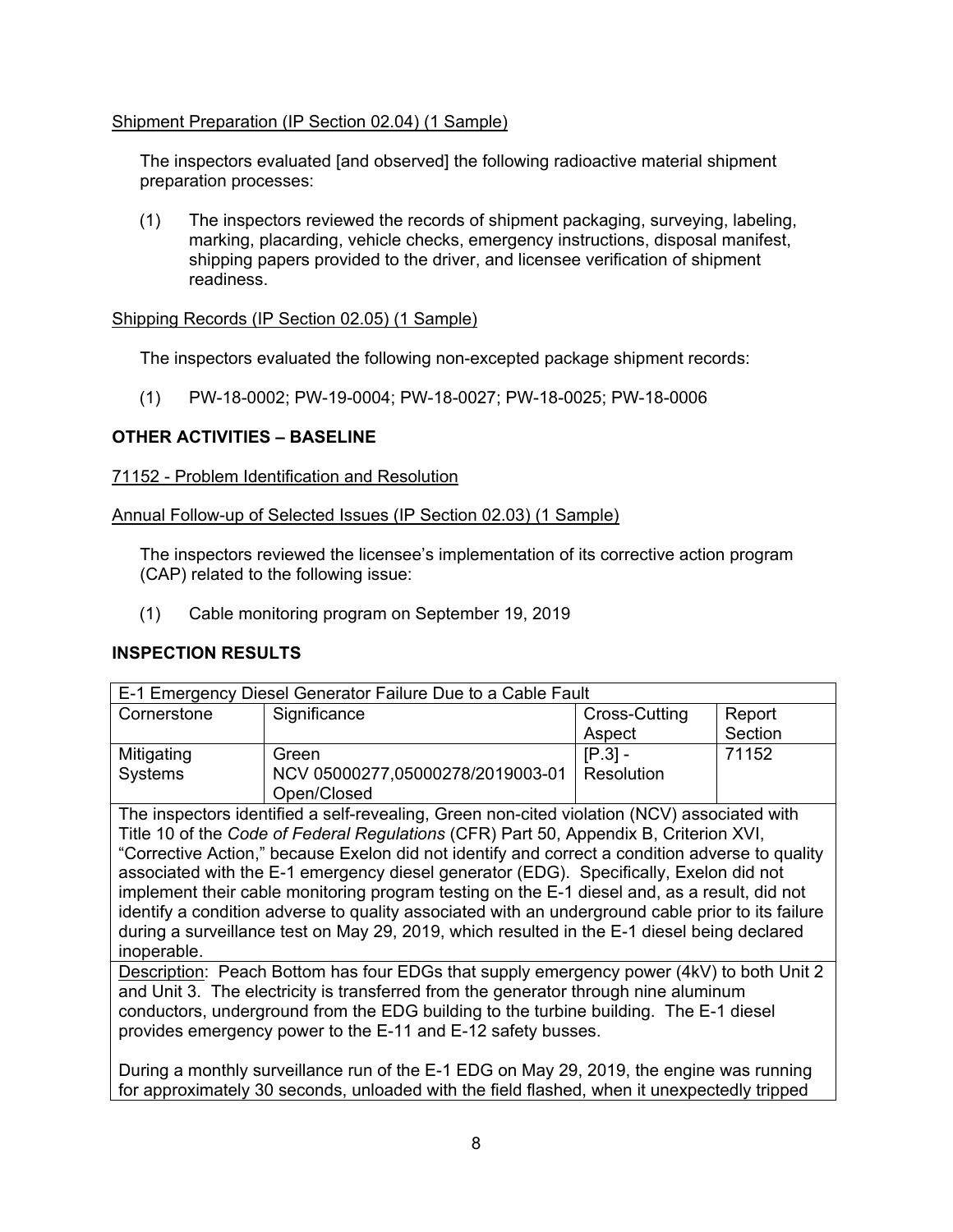from an overcurrent protection relay. The E-1 diesel was immediately declared inoperable and Exelon commenced troubleshooting. Exelon determined, through cable testing, that the cause of the trip was a faulted 'B' phase cable that connected the generator to the 4kV breaker. Due to parts availability and limiting condition for operation time constraints, Exelon performed a temporary modification to abandon the 'B' phase cables and reduce the number of energized conductors from nine to six. Exelon performed an engineering analysis to conclude that the remaining six conductors had sufficient capacity to support the maximum diesel loading. Exelon restored the diesel to operable on June 2, 2019.

Exelon entered the E-1 cable fault condition into the CAP under issue report (IR) 4256520 and performed a root cause evaluation. The root cause evaluation determined that the direct cause of the failure was degraded cable insulation likely due to the cables being exposed to adverse environmental conditions for an extended period of time. It further concluded that the engineering cable program owners and their managers did not effectively use the CAP to identify and resolve gaps in the cable program prior to the E-1 EDG cable failure. Specifically, the cable monitoring program, ER-AA-300-150, requires the station to perform tan-delta testing of the EDG cables and at the time of failure, these cables had not yet been tested in accordance with the frequency required by the program. Tan-delta testing is an industry-accepted method of testing the health of insulation for electrical power cables. The station had originally attempted testing of the cables in 2013; however, they were unsuccessful due to perceived interference with the test equipment as documented in IR 1511027. This IR was closed to a work order (WO) that was never performed. Furthermore, in 2016, a self-assessment discovered that the 2013 WO was inappropriately closed out and created IR 2651755; however, no WO was created from this IR. Again, in 2017, Exelon identified that the 2016 WO was not created and created IR 3963696. Under this IR, Exelon created an action tracking assignment to reschedule the cable testing, and this action was rescheduled 16 times until the cable ultimately failed in May 2019.

Corrective Actions: Exelon abandoned the faulted E-1 diesel cables and performed an engineering analysis to support E-1 operability using only six conductors. In addition, Exelon determined through their extent of condition review that the E-2, E-3, and E-4 cables had not been tested. Therefore, Exelon expedited the replacement of cables for all four EDGs and all cables were replaced by August 2019.

#### Corrective Action References: IR 4252679 Performance Assessment:

Performance Deficiency: The inspectors determined that failing to identify and correct a condition adverse to quality associated with the E-1 EDG through implementation of their cable monitoring program was a performance deficiency that was within Exelon's ability to foresee and correct. Specifically, Exelon did not perform cable testing on the E-1 EDG, in accordance with their cable monitoring program, which resulted in the station not identifying the degraded E-1 cable. This resulted in the unexpected cable failure on May 29, 2019, during the E-1 EDG surveillance test and the E-1 EDG being declared inoperable.

Screening: The inspectors determined the performance deficiency was more than minor because it was associated with the Equipment Performance attribute of the Mitigating Systems cornerstone and adversely affected the cornerstone objective to ensure the availability, reliability, and capability of systems that respond to initiating events to prevent undesirable consequences. Specifically, the E-1 EDG was unavailable to perform its safety function when it tripped on over-current due to a faulted output cable.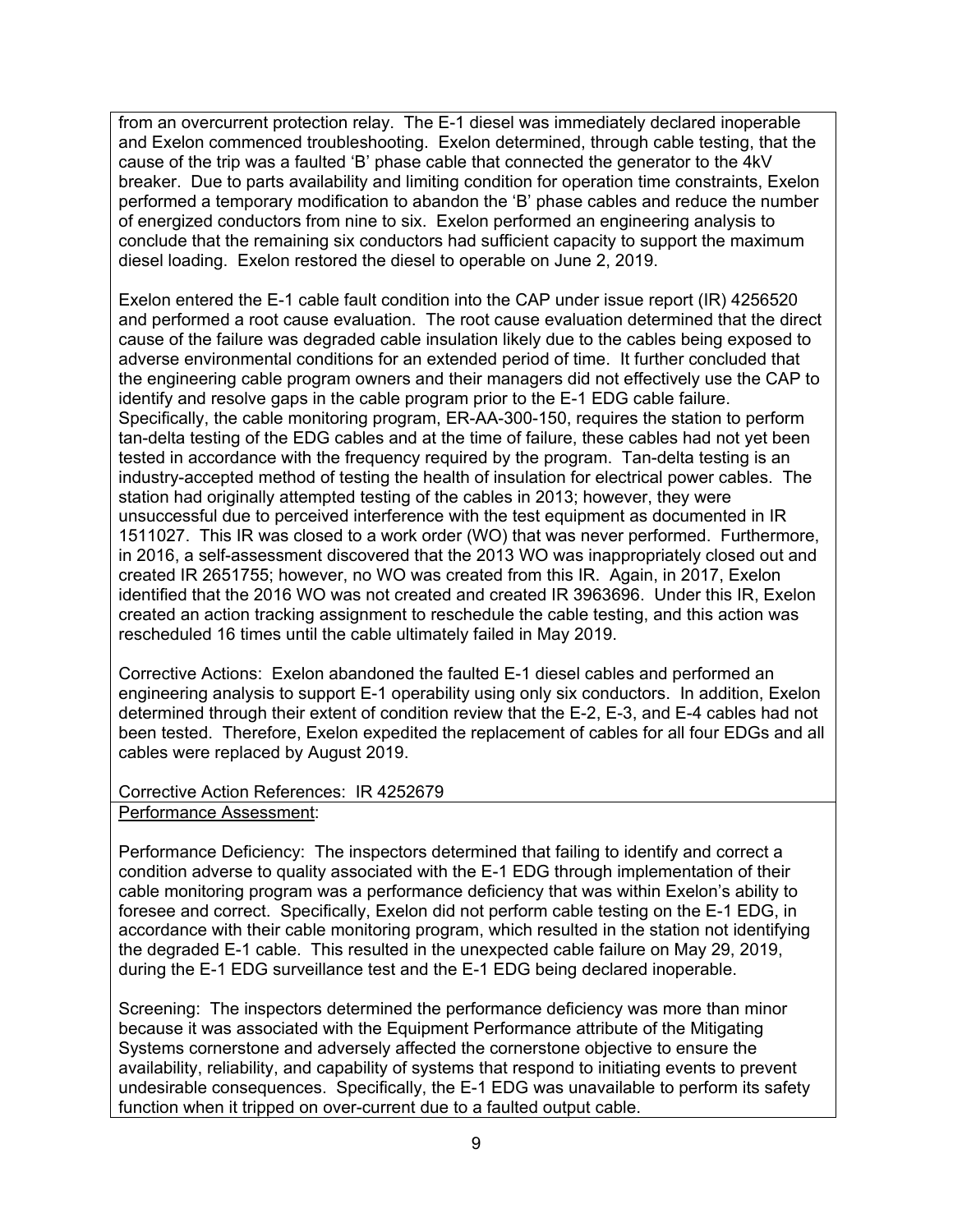Significance: The inspectors assessed the significance of the finding using Appendix A, "The Significance Determination Process (SDP) for Findings At-Power." The inspectors determined that the finding resulted in the actual loss of a function of a single train (E-1 EDG) for longer than its technical specification (TS) allowed outage time and required a detailed risk evaluation.

The senior reactor analyst (SRA) used the guidance in the Risk Assessment Standardization Project (RASP) handbook Volume I, Revision 2.0, section 2.3, to determine an exposure time of 31 days. The E-1 EDG tripped during a startup with a differential and ground alarm while running unloaded after the field was flashed. This trip occurred after the generator came up to proper voltage and frequency after a nominal 30 seconds and was therefore considered to be a failure to start. The RASP guidance states the exposure time should be the time between the last successful functional operation and the failure discovery date, including repair time, when the inception of the failure is unknown. The SRA noted through interviews with plant personnel and a review of data, that there was no known indication of any abnormal conditions during the last successful monthly surveillance run of the E-1 EDG. Therefore, there was no data indicating that there would have been imminent failure of the machine once it had reached operating steady state voltage and load conditions. However, after that shutdown and thermal cooldown of the associated cables, the next monthly E-1 start and voltage flash resulted in the failure to start condition. Therefore, the SRA determined that a best estimate of exposure time was from the last successful start and run of the EDG until the subsequent failure, including repair time. This period was a nominal 31 days.

A Region I SRA performed a detailed risk evaluation using the Peach Bottom Unit 2 and Unit 3 Standardized Plant Analysis Risk (SPAR) models, with the Unit 2 model being used as a surrogate for external events for Unit 3. The SRA used a modified Unit 2 SPAR model, version 8.50 and Systems Analysis Programs for Hands-On Integrated Reliability Evaluations version 8.20. This model was revised to include FLEX modifications, which the station had developed in response to Order 12-049, "Order to Modify Licenses with Regard to Requirements for Mitigation Strategies for Beyond-Design-Basis External Events," because this affects how the operators respond to an extended loss of alternating current power. The SPAR model determined the total (internal and external events) contribution to the increase in core damage frequency (CDF) to be 3.5E-7/yr for Unit 2. This was determined to bound the impact to Unit 3. The SRA performed a site visit to review and compare Exelon's fire model outputs to the SPAR model to determine a best estimate of the external risk contribution for the failure of the E-1 EDG. The SRA noted that the latest Exelon fire model had a slightly higher estimate for external risk in the range of an increase in CDF of 6E-7/yr for Unit 2 and 3E-7/yr for Unit 3. The SRA noted this included sensitivity analysis considerations for increased FLEX equipment failure rates and FLEX operator failure rates above the licensee's baseline model.

The SRA used the SPAR model to determine the internal events increase in CDF/yr. The dominant sequences consisted of a grid related loss-of-offsite-power (LOOP), common cause failure of all the EDGs, with the failure to establish the Conowingo tie line setup (station blackout source), failure to recover offsite power and EDGs, and failure of the reactor core isolation cooling pump to run. The internal events increase in CDF/yr for the E-1 fail to start was determined to be 7E-8/yr for the 31-day exposure. The SRA determined the final best estimate total risk increase in CDF using the SPAR model for internal events and Exelon's fire risk model output for external events to be 7E-7/yr for Unit 2 and 4E-7/yr for Unit 3 or of very low safety significance (Green). The risk was dominated by the postulated fire events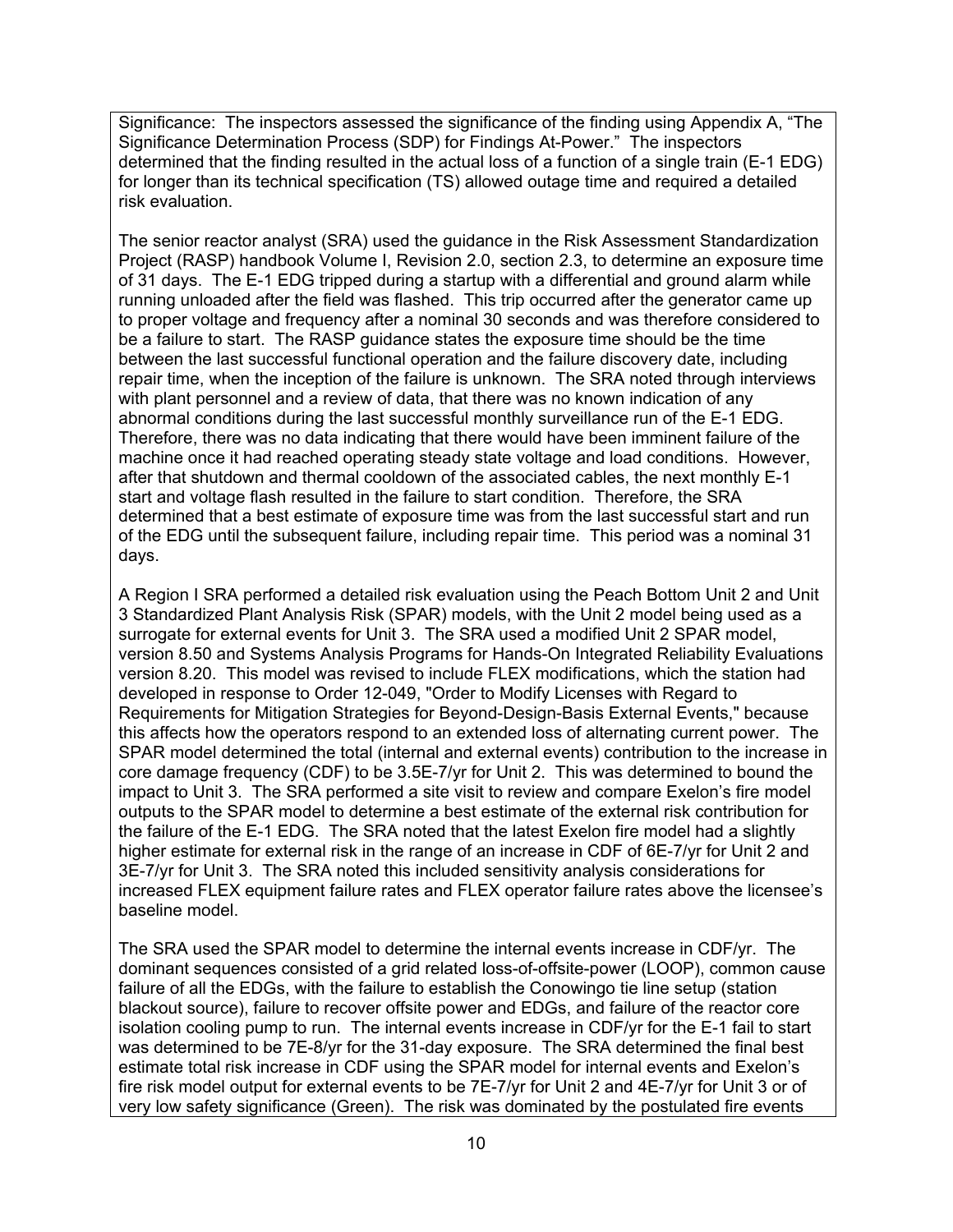and was noted to be slightly higher for Unit 2 because of the differences in power sources for the divisional batteries and subsequent effect of the E-1 EDG failure having a greater impact on Unit 2.

Exelon's risk evaluation revealed that fire events dominated the risk increase of the E-1 failure, similar to what the SPAR model revealed. The dominant risk contributor for Unit 2 was a fire within the E-42 4kV switchgear room. This included electrical high energy arc fault (HEAF) fires involving the 20A18 switchgear and the 00C026DX E-4 diesel generator alternate control panel fires. The highest contributing core damage sequences included the fire scenario initiating event within this room, failure of high-pressure injection long term, and for some initiating events, the normally aligned offsite power feeder breaker spuriously opening resulting in a LOOP to the E-12 4kV switchgear. Other sequences include losing power because the 00A19 (4kV bus duct feeding the safety busses from offsite power) could be damaged by the HEAF or the breaker upstream of 00A19 opens due to damage to its associated differential relay cabling and failure of the opposite offsite power breaker to close due to cable damage. Therefore, because of the nature of the postulated fire, even though offsite power is being delivered to the station and in various cases the 00A19 and 00A20 bus ducts are still delivering 4kV power to other 4kV switchgears, these events are not considered total LOOP events. However, the above scenarios result in failure of the DC power supply to the safety relief valves resulting in the failure to depressurize, with failure of the high-pressure systems and resultant core damage.

The Unit 2 SPAR model was consistent in reflecting the HEAF within the E-42 switchgear room to be a dominant contributor to the conditional increase in CDF due to the E-1 failure. This sequence consisted of the HEAF event, with failure to align alternate power to battery charger 2AD03, and failure of the E-3 EDG to run resulting in the loss of high-pressure injection with failure to depressurize with no ability to cross tie AC power.

For Unit 3, Exelon's fire model determined that a fire within the Unit 3 E-43 4kV switchgear room was a dominant contributor to the conditional increase in CDF/yr. A HEAF results in the loss of offsite power feed to the safety busses with the E-3 EDG in assumed maintenance (loss of all EDG's) and a failure to align FLEX equipment as one of the dominant sequences.

Exelon performed detailed model runs for the effect on the increase on large early release frequency (LERF). The SRA noted that fires dominated the conditional increase in risk with Unit 2 resulting in a CDF increase of 2E-8/yr and Unit 3 a slightly lower 1E-8/yr for the 31-day exposure time. The SRA reviewed a few of the top core damage sequences and considered them to be reasonable. This was a Level 2 methodology analyzing issues such as magnitude and timing of calculated radionuclide releases through level 2 containment event trees. This resulted in a LERF multiplier for both units relative to the CDF sequences of a nominal 5E-2. Therefore the LERF results were consistent with the CDF determinations of a very low safety significance issue (Green).

Cross-Cutting Aspect: P.3 - Resolution: The organization takes effective corrective actions to address issues in a timely manner commensurate with their safety significance. Specifically, Exelon had documented their cable monitoring program deficiency in the CAP multiple times and did not effectively correct the issue. Enforcement:

Violation: 10 CFR Part 50, Appendix B, Criterion XVI, "Corrective Action," requires that measures be established to assure that conditions adverse to quality are promptly identified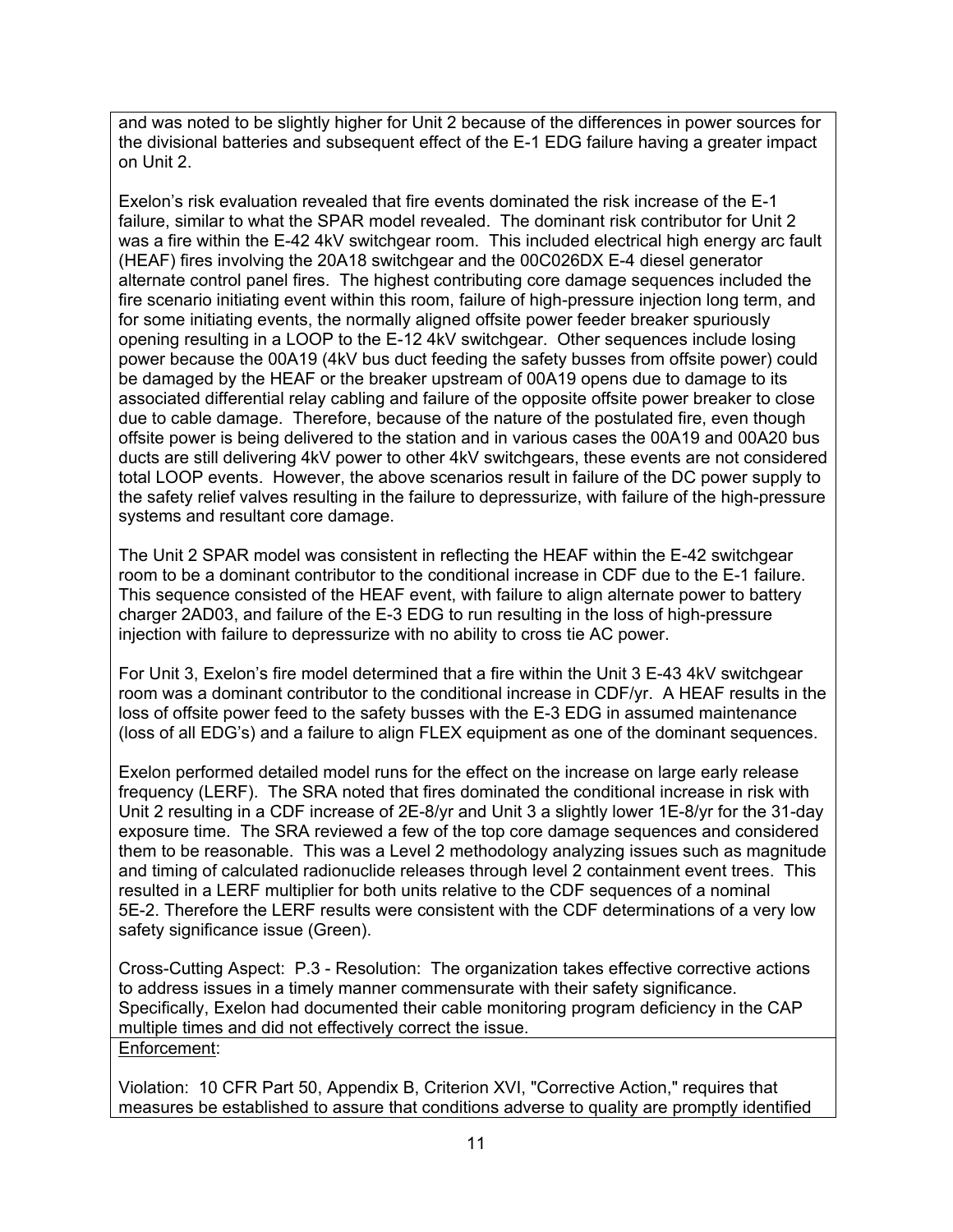and corrected. Peach Bottom Units 2 and 3 TS 3.8.1 requires all four EDGs to be operable in Mode 1 and, if any one EDG is determined to be inoperable, it shall be returned to an operable status within 14 days or the unit shall be shut down and in Mode 3 within 12 hours.

Contrary to the above, from May 2013 to May 29, 2019, Exelon did not perform cable testing on the EDG output cables as required by their cable monitoring program, and as a result they did not identify degraded output cables associated with the E-1 diesel, which represented a condition adverse to quality. Furthermore, the failure to perform cable testing was repetitively documented in their CAP and adequate corrective actions were not established prior to the E-1 failure. Therefore, Exelon did not identify and correct the condition adverse to quality associated with the cables that led to the E-1 EDG failure on May 29, 2019. Consequently, the E-1 EDG was rendered inoperable prior to May 29, 2019, for a period longer than its TS allowed outage time, and the unit had not been shut down and placed in Mode 3.

Enforcement Action: This violation is being treated as an NCV, consistent with Section 2.3.2 of the Enforcement Policy.

| <b>Observation: Cable Monitoring Program PI&amp;R Sample</b>                            | 71152 |
|-----------------------------------------------------------------------------------------|-------|
| The NRC inspectors reviewed corrective actions associated with deficiencies in the      |       |
| implementation of Exelon procedure ER-AA-300-150, "Cable Condition Monitoring Program." |       |
| The cable monitoring program was established to monitor the health of power cables at   |       |
| Peach Bottom through cable testing.                                                     |       |

In December 2018, Peach Bottom experienced an unexpected failure of the 1 start-up (SU) bus power cable, and Exelon entered the condition into the CAP under IR 4241082. Exelon performed a cause evaluation and determined that the 1 SU power cables had incorrectly been excluded from testing under the cable monitoring program. Exelon replaced the 1 SU power cables and added the applicable cables to the cable monitoring testing program.

In May 2019, Peach Bottom experienced an unexpected failure of the E-1 EDG output power cable, which rendered the E-1 diesel inoperable. Exelon entered this condition into the CAP under IR 4252679. Exelon performed immediate corrective actions to modify the E-1 EDG and abandon the faulted cable to support returning it back to operable. Exelon determined that an adverse trend existed in the cable monitoring program performance due to the two unexpected cable failures and numerous adverse performance IRs written against the program from site, NOS, and external organizations. Exelon entered the issues into the CAP under IR 4256520 and performed a root cause evaluation. The root cause determined that the E-1 EDG power cables were not tested because predefined work activities were not established through the work management process. The contributing cause identified that engineering cable program owners and their managers did not effectively use the CAP to identify and resolve gaps in the cable monitoring program prior to the E1 EDG power cable failure. Exelon established extensive corrective actions to include replacement of all EDG output power cables, establishing predefined maintenance tasks for cable testing, CAP action closure quality training, and performance of a comprehensive review of all engineering programs.

The inspectors reviewed the root cause evaluation and determined that it adequately identified the root and contributing causes of the E-1 EDG power cable failure and the degraded performance of the cable monitoring program. The inspectors noted that the cable monitoring program experienced a number of program owner turnovers and contained an inadequate level of documentation in the program notebook to support sufficient ownership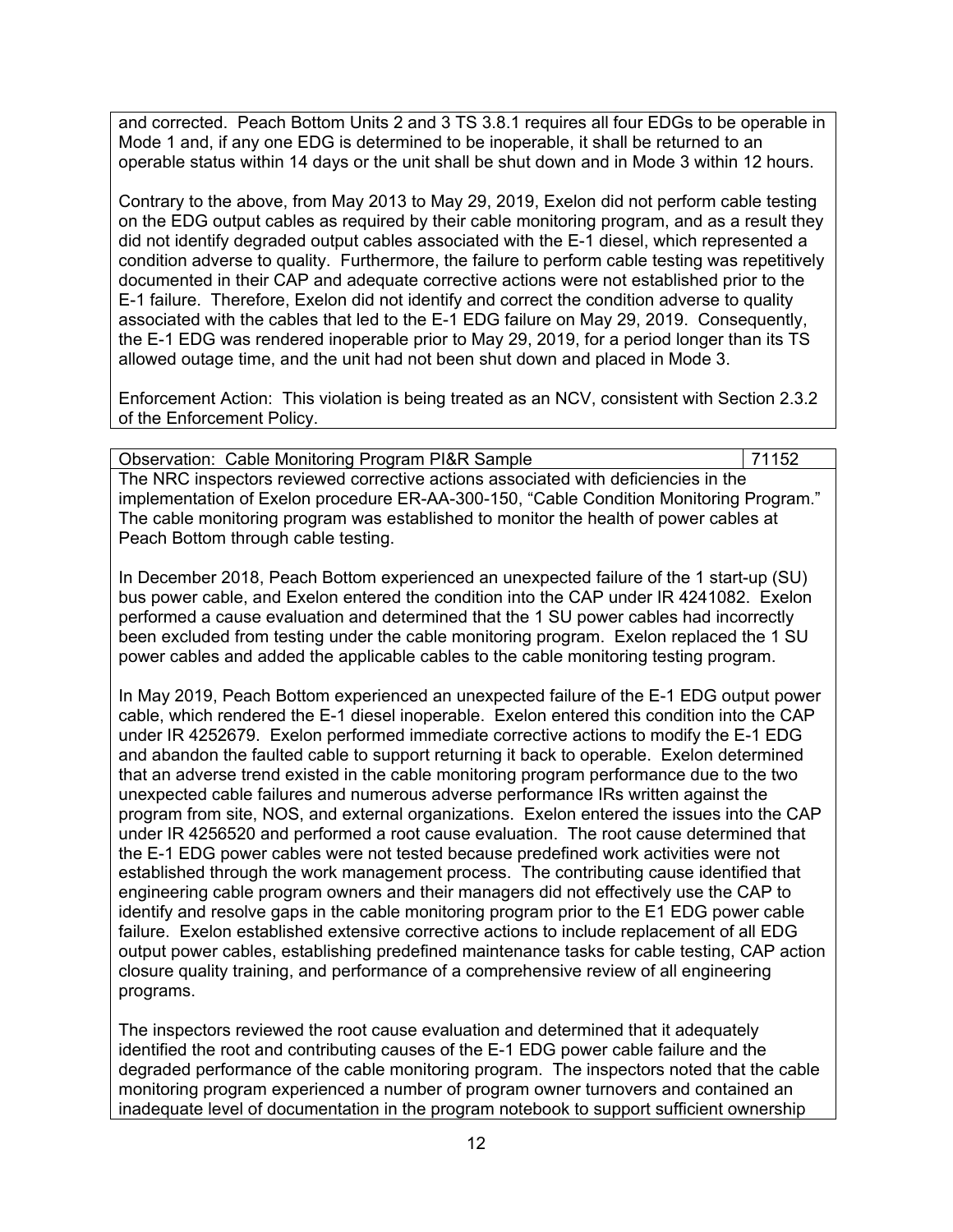and oversight of the program. Furthermore, numerous IRs indicated that potential programmatic weaknesses had not been addressed. These IRs were inadequately addressed or inadvertently closed in the CAP and no substantial corrective actions had been completed. The inspectors identified an NCV regarding Exelon's failure to perform adequate corrective actions associated with the cable monitoring program which directly resulted in the unexpected E-1 EDG power cable failure. The NCV is documented under section 71152 of this report. The inspectors review concluded that the proposed corrective actions regarding program ownership and CAP action closure quality were adequate to address the root and contributing causes. Furthermore, the inspectors determined that the station took appropriate conservative actions to replace all of the EDG power cables.

# **EXIT MEETINGS AND DEBRIEFS**

The inspectors verified no proprietary information was retained or documented in this report.

- On October 4, 2019, the inspectors presented the integrated inspection results to Mr. Matthew Herr, Plant Manager, and other members of the licensee staff.
- On September 26, 2019, the inspectors presented the 10 CFR 50.59 inspection results inspection results to Mr. Pat Navin, Site Vice President, and other members of the licensee staff.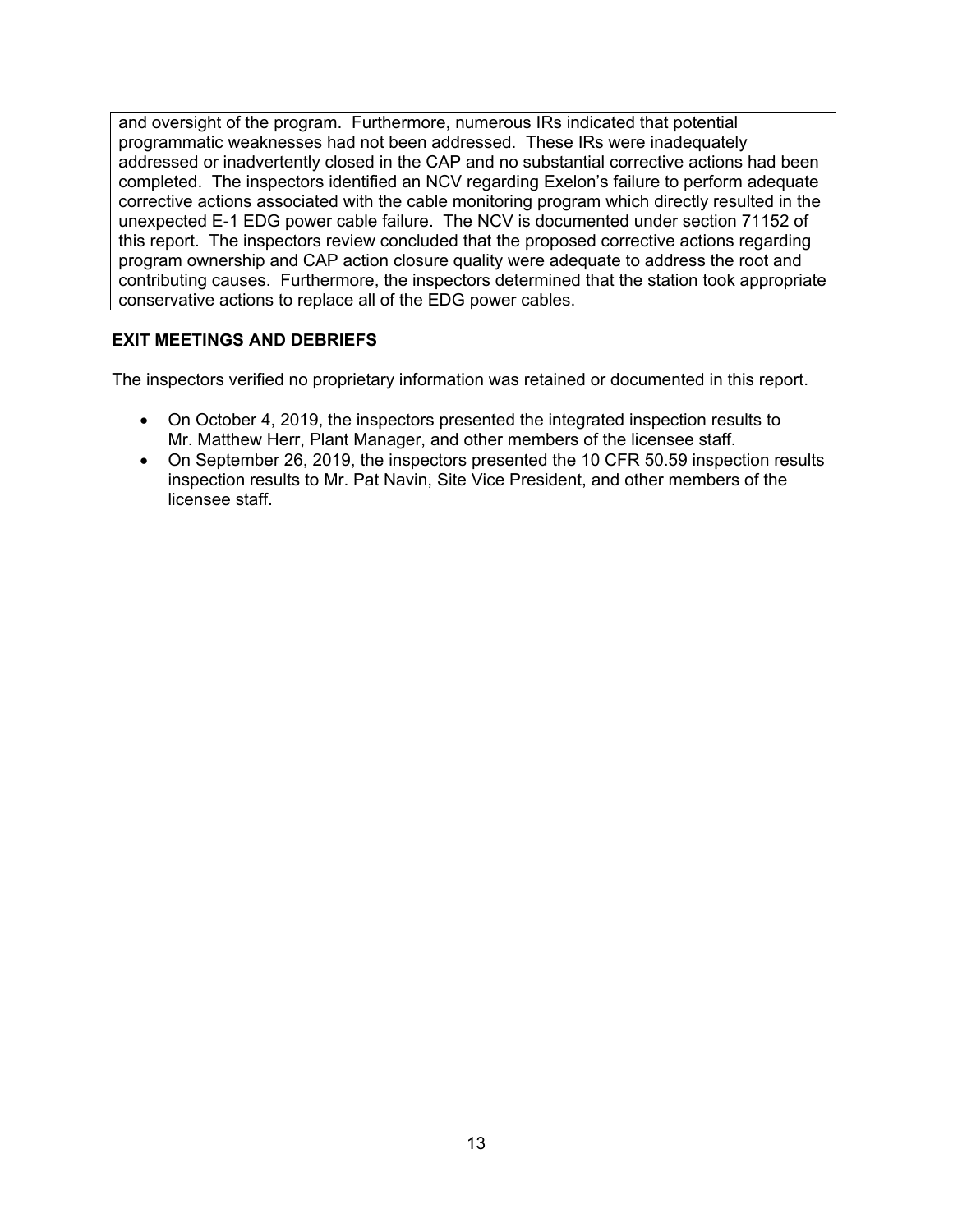# **DOCUMENTS REVIEWED**

| Inspection<br>Procedure | <b>Type</b>                                  | Designation                            | <b>Description or Title</b>                                                                            | Revision or<br>Date     |
|-------------------------|----------------------------------------------|----------------------------------------|--------------------------------------------------------------------------------------------------------|-------------------------|
| 71111.01                | Miscellaneous                                |                                        | PBAPS Summer Performance Monitoring Update                                                             | <b>July 17,</b><br>2019 |
|                         | Procedures                                   | OP-AA-108-107-<br>1001                 | <b>Station Response to Grid Capacity Conditions</b>                                                    | Revision 7              |
| 71111.04Q               | <b>Corrective Action</b><br><b>Documents</b> | 4264530                                |                                                                                                        |                         |
|                         | Drawings                                     | 6280-M-330                             | <b>Emergency Cooling System</b>                                                                        | Revision 38             |
|                         |                                              | 6280-M-362,<br>Sheet 1                 | <b>CS Cooling System</b>                                                                               | Revision 64             |
|                         | Procedures                                   | ST-O-014-301-3                         | CS Loop A Pump, Valve, Flow, and Cooler Functional and<br><b>Inservice Test</b>                        | <b>Revision 34</b>      |
| 71111.05Q               | <b>Fire Plans</b>                            | PF-132                                 | Diesel Generator Building, General Area - Elevation 127'-0"                                            | Revision 9              |
|                         |                                              | <b>PF-13D</b>                          | Unit 3 Reactor Building, 3 'A' and 3 'C' CS Room, Elevation<br>$91' - 6"$                              | <b>Revision 3</b>       |
|                         |                                              | $PF-3$                                 | Unit 2 Reactor Building, 2 'B' and 2 'D' RHR Pump and Heat<br>Exchanger Room, Elevation 91'-6"/116'-0" | Revision 6              |
|                         |                                              | <b>PF-59</b>                           | Unit 2 Reactor Building, HPCI Room, Elevation 88'-0"                                                   | <b>Revision 7</b>       |
| 71111.06                | <b>Corrective Action</b><br><b>Documents</b> | 2705919                                |                                                                                                        |                         |
|                         | Miscellaneous                                |                                        | PBAPS UFSAR Appendix J                                                                                 | <b>Revision 21</b>      |
|                         | Procedures                                   | RT-O-010-415-3                         | HPSW to RHR Emergency Cross-Tie Valve Functional Test                                                  | <b>Revision 5</b>       |
|                         |                                              | ST-O-032-501-3                         | <b>HPSW Valves Remote Position Indication Verification</b>                                             | Revision 6              |
|                         |                                              | $T-231-3$                              | HPSW Injection Into the Torus                                                                          | Revision 10             |
| 71111.12                | <b>Corrective Action</b><br><b>Documents</b> | 4273687                                |                                                                                                        |                         |
|                         | Procedures                                   | <b>ER-AA-450</b>                       | <b>Structures Monitoring</b>                                                                           | <b>Revision 7</b>       |
|                         |                                              | ER-PB-450-1006                         | <b>Peach Bottom Structures Monitoring Instructions</b>                                                 | <b>Revision 6</b>       |
| 71111.13                | <b>Corrective Action</b><br><b>Documents</b> | 4264554                                |                                                                                                        |                         |
| 71111.15                | <b>Corrective Action</b><br><b>Documents</b> | 1415409 (E02),<br>4249845,<br>4271243, |                                                                                                        |                         |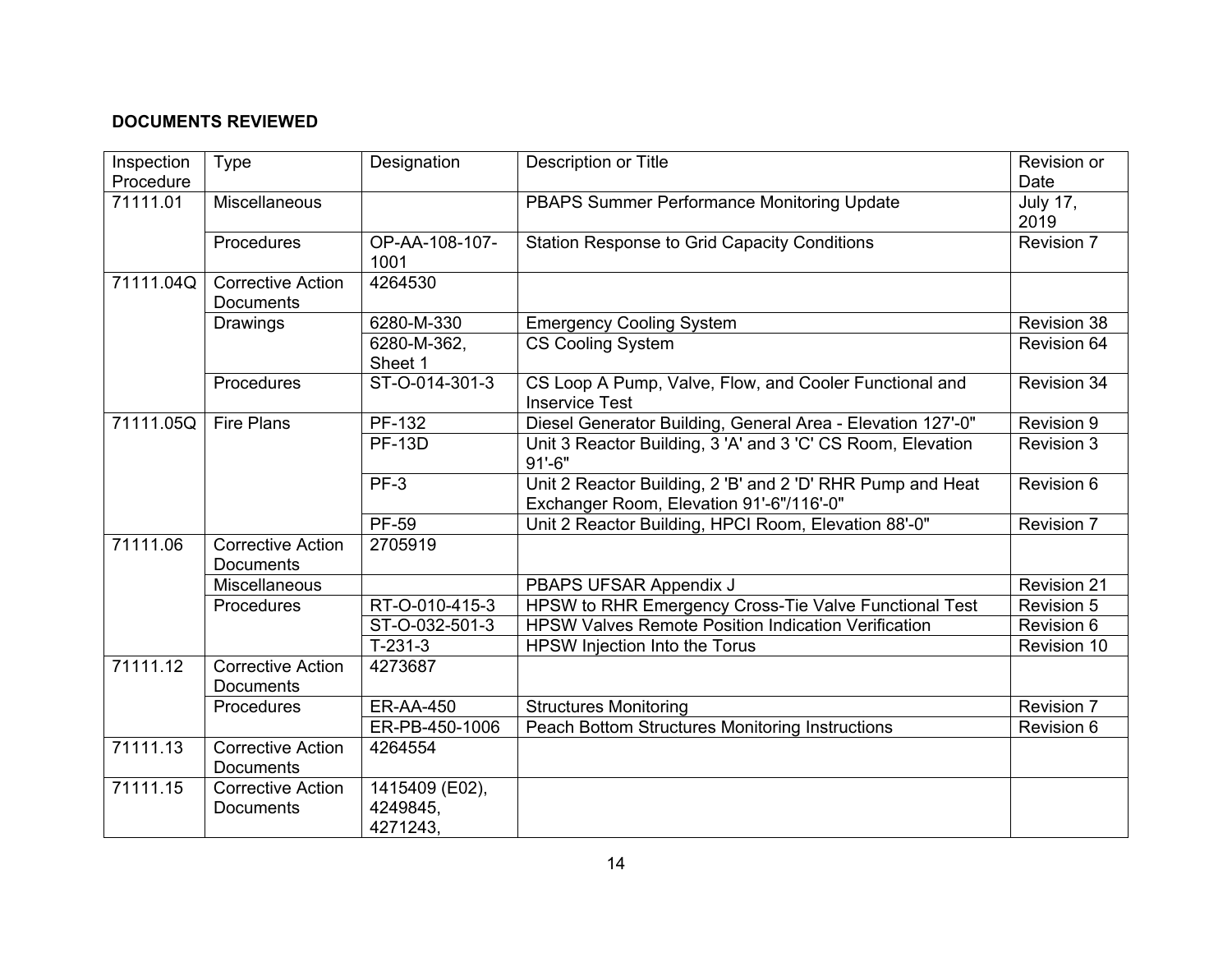| Inspection | Type                     | Designation   | Description or Title                                      | Revision or        |
|------------|--------------------------|---------------|-----------------------------------------------------------|--------------------|
| Procedure  |                          |               |                                                           | Date               |
|            |                          | 4272385,      |                                                           |                    |
|            |                          | 4272625       |                                                           |                    |
|            | <b>Drawings</b>          | 6280-M-319,   | Makeup Demineralizer Water                                | Revision 53        |
|            |                          | Sheet 2       |                                                           |                    |
|            | Procedures               | AO 52E.3.A    | Diesel Generator Jacket Coolant System Fill During a LOOP | Revision 0         |
|            |                          | SO 52A.8.C    | <b>Diesel Generator Running Inspection</b>                | <b>Revision 43</b> |
| 71111.17T  | <b>Corrective Action</b> | 1462769       |                                                           |                    |
|            | <b>Documents</b>         | 2401565       |                                                           |                    |
|            |                          | 2633582       |                                                           |                    |
|            |                          | 4011762       |                                                           |                    |
|            | <b>Corrective Action</b> | 4282184       |                                                           |                    |
|            | <b>Documents</b>         |               |                                                           |                    |
|            | Resulting from           |               |                                                           |                    |
|            | Inspection               |               |                                                           |                    |
|            | Procedures               | <b>GP-20</b>  | Temporarily Defeating ECCS Auto Initiation Signal during  | Revision 15        |
|            |                          |               | Outages                                                   | and 16             |
|            |                          | M-004-200     | <b>Reactor Pressure Vessel Disassembly</b>                | Revision 39        |
|            |                          | <b>SE-1</b>   | Plant Shutdown from the Remote Shutdown Panel             | <b>Revision 23</b> |
| 71111.18   | Engineering              | IP-ENG-001    | Spare E-1 Diesel Failed Cables                            | Revision 0         |
|            | Changes                  | FORM 2, EC    |                                                           |                    |
|            |                          | 628399        |                                                           |                    |
|            |                          | $IP-ENG-001$  | E-1 to E-4 EDGs Cables Replacement                        | Revision 12        |
|            |                          | FORM 2, EC    |                                                           |                    |
|            |                          | 628400        |                                                           |                    |
|            | Procedures               | ER-AA-300-150 | <b>Cable Condition Monitoring Program</b>                 | Revision 5         |
|            |                          | MA-AA-716-012 | Attachment 1, 480V/4160v/6900V & 13.2 KV Switchgear       | <b>Revision 24</b> |
|            |                          |               | <b>Breakers Test Matrix</b>                               |                    |
|            | <b>Work Orders</b>       | 4926277       |                                                           |                    |
|            |                          | 4926277-12    |                                                           |                    |
| 71111.19   | <b>Corrective Action</b> | 4264289       |                                                           |                    |
|            | <b>Documents</b>         | 4266600       |                                                           |                    |
|            |                          | 4269448       |                                                           |                    |
|            |                          | 4269804       |                                                           |                    |
|            | Miscellaneous            |               | EDG Cable Replacement Project(s)                          | <b>July 2019</b>   |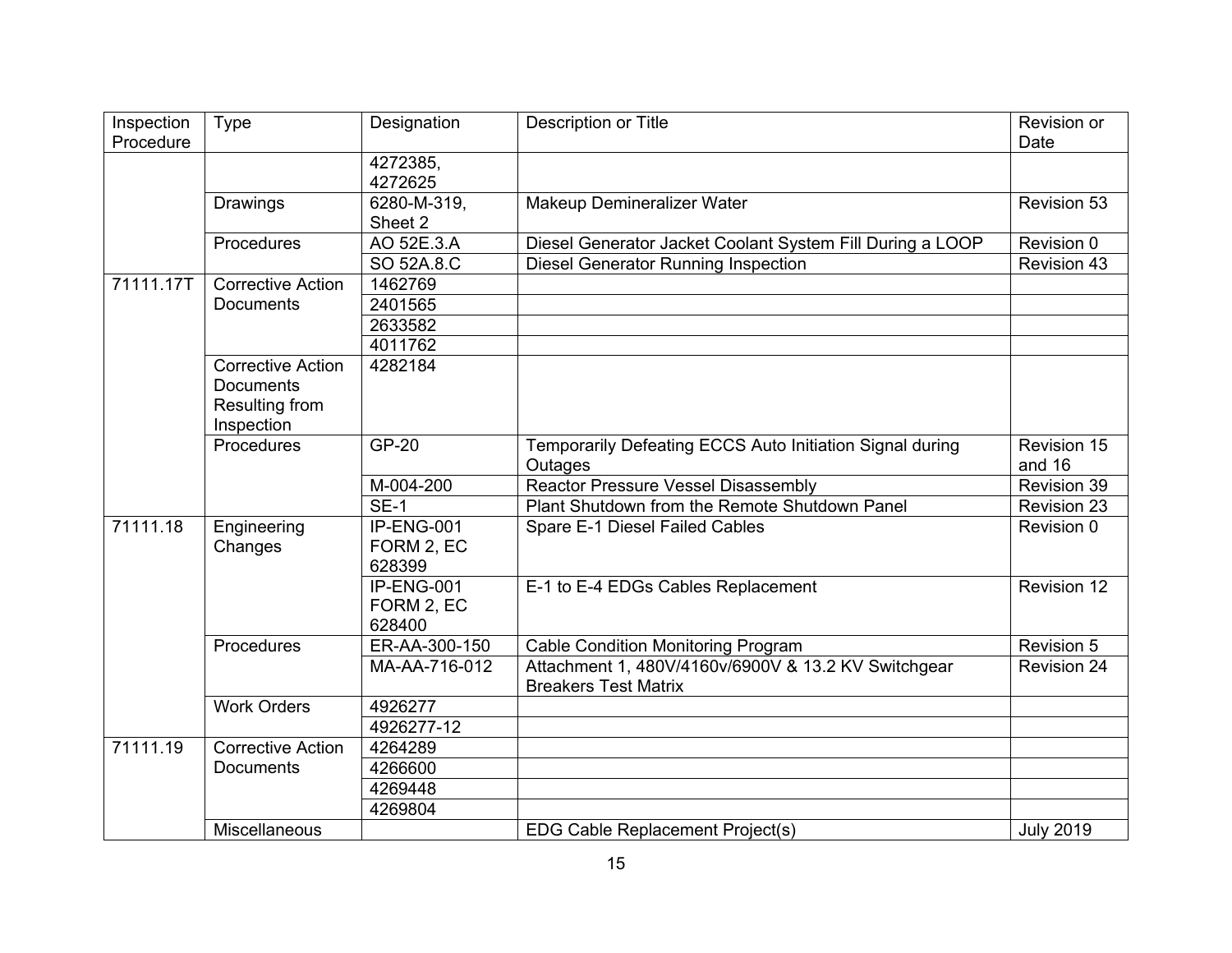| Inspection | <b>Type</b>              | Designation      | Description or Title                                         | Revision or        |
|------------|--------------------------|------------------|--------------------------------------------------------------|--------------------|
| Procedure  |                          |                  |                                                              | Date               |
|            |                          | <b>VBS-0757A</b> | <b>ECT Fan A Vibration</b>                                   |                    |
|            | Procedures               | LS-2920B         | 'B' CS Room Flooding Level                                   |                    |
|            |                          | MA-AA-716-012    | <b>Post-Maintenance Testing</b>                              | <b>Revision 22</b> |
|            |                          | S12R-63A-356-    | Electronic Calibration/Functional Check of the ESW Radiation | Revision 0         |
|            |                          | <b>XXCE</b>      | Monitor RIS-0-17-356                                         |                    |
|            |                          | ST-O-052-211-2   | E-1 Diesel Generator Slow Start Full Load and IST Test       | Revision 27        |
|            | <b>Work Orders</b>       | 4921655          |                                                              |                    |
|            |                          | 4926277-43       |                                                              |                    |
| 71111.22   | <b>Corrective Action</b> | 4282390          |                                                              |                    |
|            | Documents                |                  |                                                              |                    |
|            | Procedures               | SI2I-54-E42-     | Functional Test of E-42 4KV Undervoltage Relays              | <b>Revision 2</b>  |
|            |                          | <b>XXFQ</b>      |                                                              |                    |
| 71152      | <b>Corrective Action</b> | 0656157,         |                                                              |                    |
|            | <b>Documents</b>         | 1511027,         |                                                              |                    |
|            |                          | 3963696,         |                                                              |                    |
|            |                          | 3969726,         |                                                              |                    |
|            |                          | 4120194,         |                                                              |                    |
|            |                          | 4203289,         |                                                              |                    |
|            |                          | 4204454,         |                                                              |                    |
|            |                          | 4240533,         |                                                              |                    |
|            |                          | 4249035,         |                                                              |                    |
|            |                          | 4241082,         |                                                              |                    |
|            |                          | 4241090,         |                                                              |                    |
|            |                          | 4247715,         |                                                              |                    |
|            |                          | 4248920,         |                                                              |                    |
|            |                          | 4251551,         |                                                              |                    |
|            |                          | 4252679,         |                                                              |                    |
|            |                          | 4252875,         |                                                              |                    |
|            |                          | 4253195,         |                                                              |                    |
|            |                          | 4255204,         |                                                              |                    |
|            |                          | 4252216,         |                                                              |                    |
|            |                          | 4256520,         |                                                              |                    |
|            |                          | 4257453,         |                                                              |                    |
|            |                          | 4257456,         |                                                              |                    |